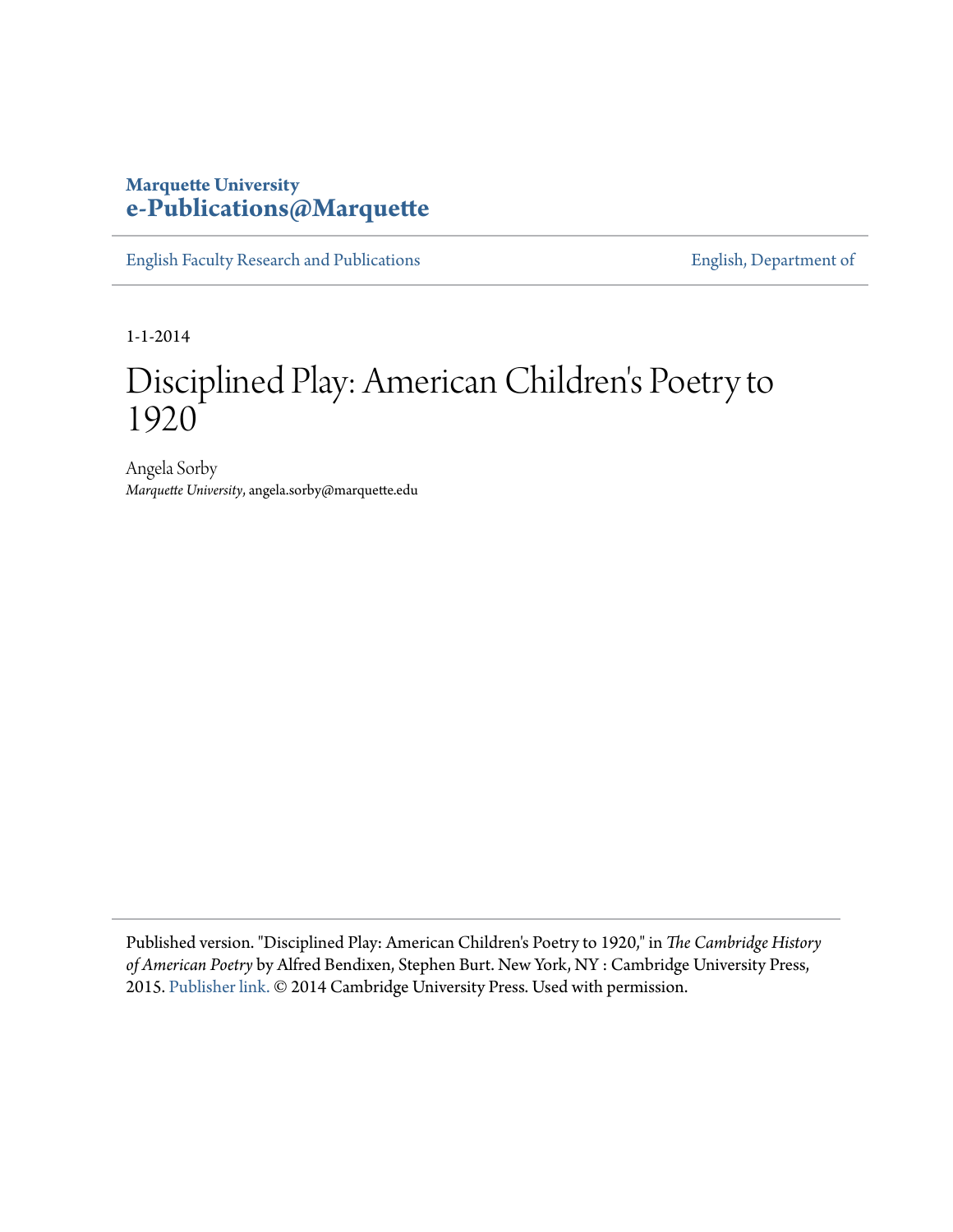# Chapter 19 Disciplined Play: American Children's Poetry to 1920

#### Angela Sorby

 "Can children's poetry matter?" When Richard Flynn posed this question in 1993, he was paraphrasing Dana Gioia's famous challenge to readers of poetry in general, but he was also upping the ante. <sup>1</sup> Children's poetry is often seen as a marginal subfield within the already-somewhat-marginal field of poetry. It is barely studied and barely taught, except as an instrumental teaching tool in colleges of education. And yet, ironically, nineteenth-century verses for children ("A Visit from St. Nicholas," "Mary's Lamb") are among the best-known and most culturally influential texts in American literary history. To examine the popular success of such texts, it is necessary to ask not whether children's poetry can matter but how and why it has continued to matter so much, for so long, to so many readers.

 What, exactly, is children's poetry? The idea of childhood is notoriously malleable, as many historians have pointed out. In *Huck's Raft* , Steven Mintz argues that although contemporary childhood is defined by fixed stages (start school at five, drive at sixteen, etc.), pre-twentieth-century lives were "far less regularized or uniform. Unpredictability was the hallmark of growing up, even for the children of professionals and merchants."<sup>2</sup> Certainly in America, and especially before the Civil War, the line between childhood and adulthood was blurry and heavily dependent on class, race, religion, and personal circumstance. Very young children were offered alphabets and nursery rhymes, often drawn from the oral tradition. But just as older children shared adult responsibilities, so too did they share adult reading materials; this is evident, for instance, in the proliferating "household" editions of poets such as Lydia Sigourney and Henry Wadsworth Longfellow. The idea of household or mixed-age readership had a profound influence on pretwentieth-century American poets, from Sigourney to Emily Dickinson to Paul Laurence Dunbar. It is necessary to understand children's literature and children's reading, not because it was a separate sphere but because it was so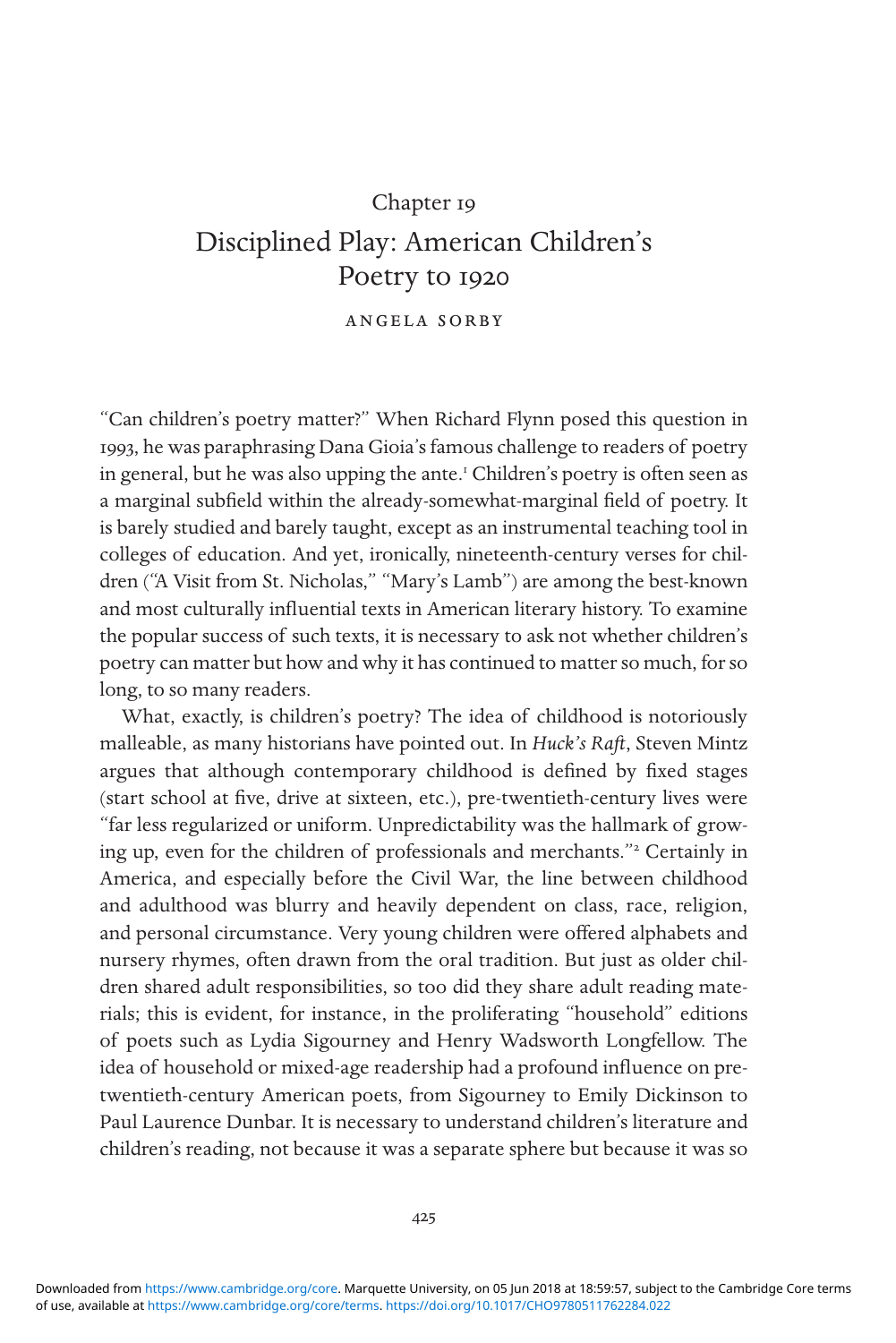thoroughly integrated into the commercial and literary life of pre-twentiethcentury America. In other words, it may be deceptive to say that children read adult poetry or vice versa; instead, one could argue that most pre-twentieth-century popular poetry was not age graded; it was instead intergenerational in ways that affected its composition, circulation, and horizons of interpretation.

 In early Puritan communities, older children read poems written for a broad readership, such as Michael Wigglesworth's spine-tingling "Day of Doom" (1662), which much later would serve as a model for Clement Clark Moore's "A Visit from St. Nicholas" (1823). However, Puritans were also among the first to produce rhymes aimed at young children, because they believed that they must learn to read as soon as possible to gain direct access to biblical salvation. Beginning readers were given rhymed, illustrated alphabets such as those in the *New England Primer* . Indeed, the *Primer* alphabet, beginning "In Adam's fall / We sinn'd all," is probably one of the earliest English-language American poems, although its precise origins are murky. The Boston-based printer Benjamin Harris likely derived the first *New England Primer* (1686) from an ABC book, *The Protestant Tutor* , which he had published in England in 1679. Although the *Primer* was the most widely distributed American-authored book throughout the seventeenth, eighteenth, and early nineteenth centuries, few editions survive, not because they were unpopular but because they were overused; even Emily Dickinson scissored her copy to pieces when she wanted to illustrate her verses with woodcuts.

 As a poem, the *Primer* 's alphabet evolved, like folk material, in response to changing cultural conditions. For instance, as Clifton Johnson notes, the rhyme for K ("King Charles the good, / No Man of blood") became, by the later eighteenth century, "Queens and Kings / Are gaudy things."<sup>3</sup> Patricia Crain's *The Story of A* describes how the *Primer* contributed to the "alphabetization" of America: "The verbal and visual tropes that surround the alphabet cloak the fact that the unit of textual meaning – the letter – lacks meaning itself. The alphabet represents a threat to orthodoxy, for into this space competing meanings may rush." <sup>4</sup> Although the image/text combination of the alphabet is theologically Calvinist, it also draws on competing discourses, from tavern signs to Renaissance emblems to nursery rhymes. Moreover, unlike the *Bay Psalm Book* , with its strict hymnal meter, the *Primer* 's prosody is ragged and changeable, without a uniform meter to make the letters cohere. Ironically, the hybrid *New England Primer* is aesthetically compelling precisely because it fails at orthodoxy; it reflects, as Crain notes, an emerging mercantile economy in which flexibility is key.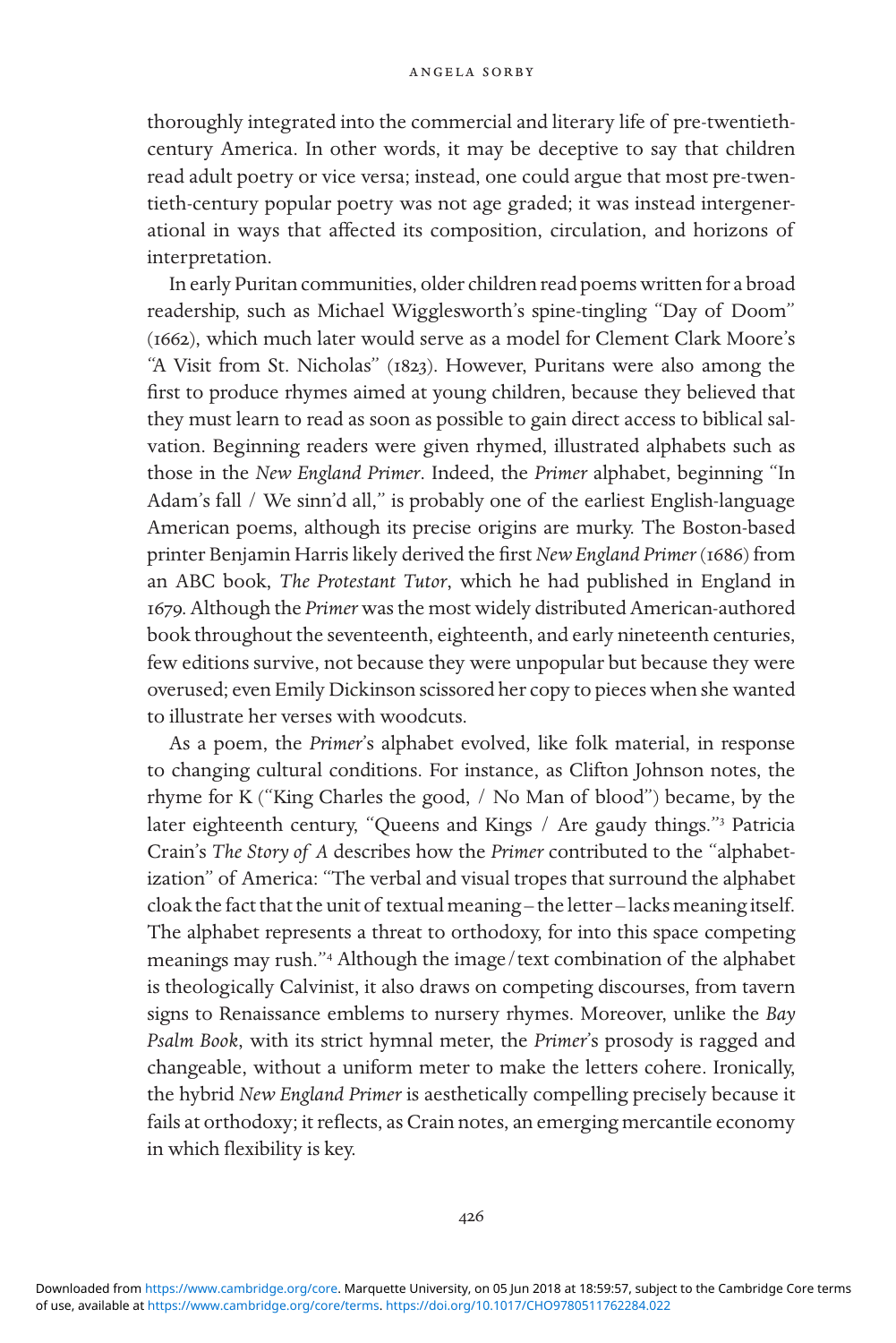Beyond the *Primer*, few influential American children's poems appeared in the seventeenth, eighteenth, and early nineteenth centuries, although the rapidly expanding printing trade flooded the market with tiny children's chapbooks that were hawked as toys. Poems in such volumes were often nursery or street rhymes ( *Tommy Thumb's Song-Book* ; *Melodies of Mother Goose* ), copied from John Newbery and other Britons. Such secular materials supplemented soberer works like the *Primer* , initiating tensions between oral and written texts, and between didacticism and entertainment, that would enliven children's poetry through the nineteenth century and beyond.

 American children's poetry, like American literature more generally, took on distinctive characteristics after about 1820, as more work was written and published (as opposed to pirated) by Americans. The reasons for this are manifold: the demand for consumer goods rose; holiday traditions were codified; magazines and newspapers proliferated; romantic and sentimental discourses venerated childhood; middle-class mothers had the leisure to be readers and even writers of poetry; and public schools became common and eventually mandatory. Social and material conditions favored the circulation of sentimental or didactic poems that could be read aloud, memorized, and repeated by children in the company of adults.

 Clement Clark Moore's "A Visit from St. Nicholas" (1823) was the earliest secular children's poem to achieve mass-cultural popularity, and it is a bit of an outlier: its author was not a professional writer, and it is neither sentimental nor didactic, although it does lend itself to oral reading. Moore, an academic specializing in Hebrew, drew on Dutch folklore (including Washington Irving's *Knickerbocker's History of New York* ) to write perhaps the most famous opening couplet in American history: " 'Twas the night before Christmas, when all through the house / Not a creature was stirring, not even a mouse."<sup>5</sup> In *The Battle for Christmas* , Stephen Nissenbaum argues that Moore's poem draws on, and contributes to, an invented tradition only tangentially related to its European sources. Nissenbaum suggests that "A Visit from St. Nicholas" adjudicates between carnivalesque working-class Christmas bacchanals and the more staid traditions of upper-class New Yorkers. St. Nicholas himself is transformed from a patrician bishop to a "pedlar / just opening his pack," but as a benevolent elf he sheds the illicit connotations of itinerancy and works to contain class tensions that elites like Moore found threatening.

 Although Nissenbaum's analysis is meticulous, it is perhaps too localized to account for the poem's uncannily wide circulation. Structurally, the work parallels Wigglesworth's "Day of Doom," while offering domestic, materialistic pleasures in place of the old Puritan apocalypse. Moore's jarringly secular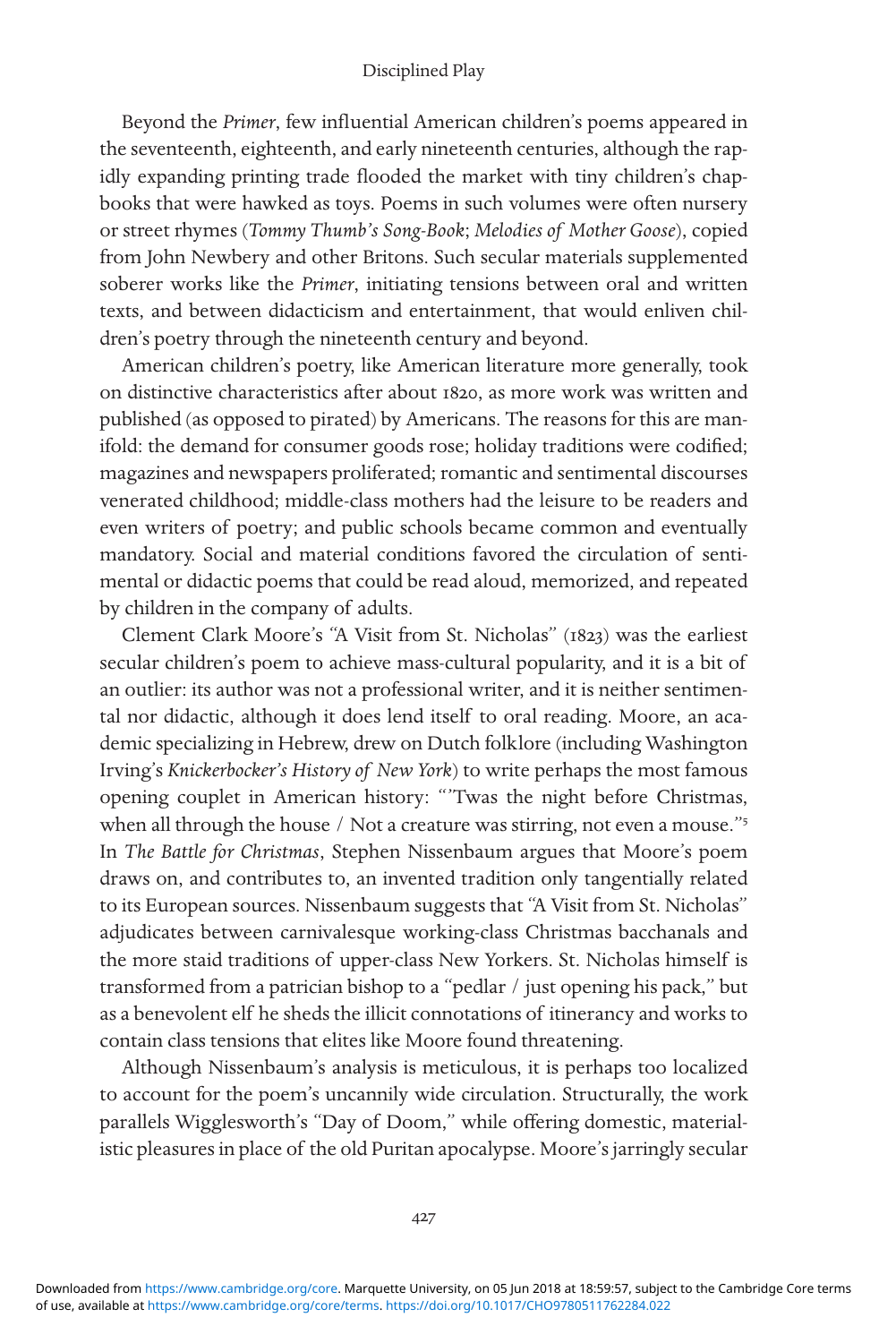vision of Christmas is thus couched in a reassuringly established frame; like much successful popular culture, it makes something new feel natural. The poem was first published in the (Troy, New York) *Sentinel* in 1823 but was widely copied in other newspapers. In 1848 it made its début as a stand-alone picture book, with woodcuts by Theodore Boyd; at this point, it was explicitly identified as "a present for good little boys and girls." Indeed, gift-giving practices (rather than the containment of class tensions) seem key to this poem's popularity: it both celebrates gifts and can also serve as a gift. In the poem, as at Christmastime, gifts from an adult authority to a child stress the intergenerational bonds that poems can build, and that are central to sentimental domestic ideology. In *Revolution and the Word* , Cathy Davidson emphasizes that "every work of art operates both within a market economy and a gift economy," and even when readers buy books, they experience them, to some degree, as gifts.<sup>6</sup> Although Davidson is arguing for the importance of the novel, a poem like "A Visit from St. Nicholas" proves her point even more directly, because poems (like St. Nicholas in his sleigh) are remarkably mobile and were often packaged as giftbooks. And indeed, if memorized, they did not even require a print text in order to be transmitted from household to household.

 The gradual shift from church-based to home-based holidays also spurred the popularity of Lydia Maria Child's "The New-England Boy's Song About Thanksgiving Day," which first appeared in Child's commercial giftbook *Flowers for Children* , in 1844:

> Over the river and through the wood To grandfather's house we go; The horse knows the way, To carry the sleigh Through the white and drifted snow. (OB, p. 38)

 Like "A Visit from St. Nicholas," "The New-England Boy's Song" is ultimately about consuming desires: "Hooray for the fun! / Is the pudding done? / Hooray for the pumpkin pie!" (OB, p. 39). In both poems, desires are framed as fulfilled in domestic space; the whole thrust of "The New-England Boy's Song" emphasizes that the sleigh should rush as quickly as possible toward the gratifications of the warm house and kitchen. As versions of Child's poem were reprinted very widely in giftbooks and school readers, stanzas and phrases appeared and disappeared, mimicking the dynamic of an oral tradition. This is one quality specific to children's poetry, seen much less often in elite "adult" poems: the verses tend not to be stable or sacralized, but rather open to playful modification as they are repeated in daily life. For example, *The*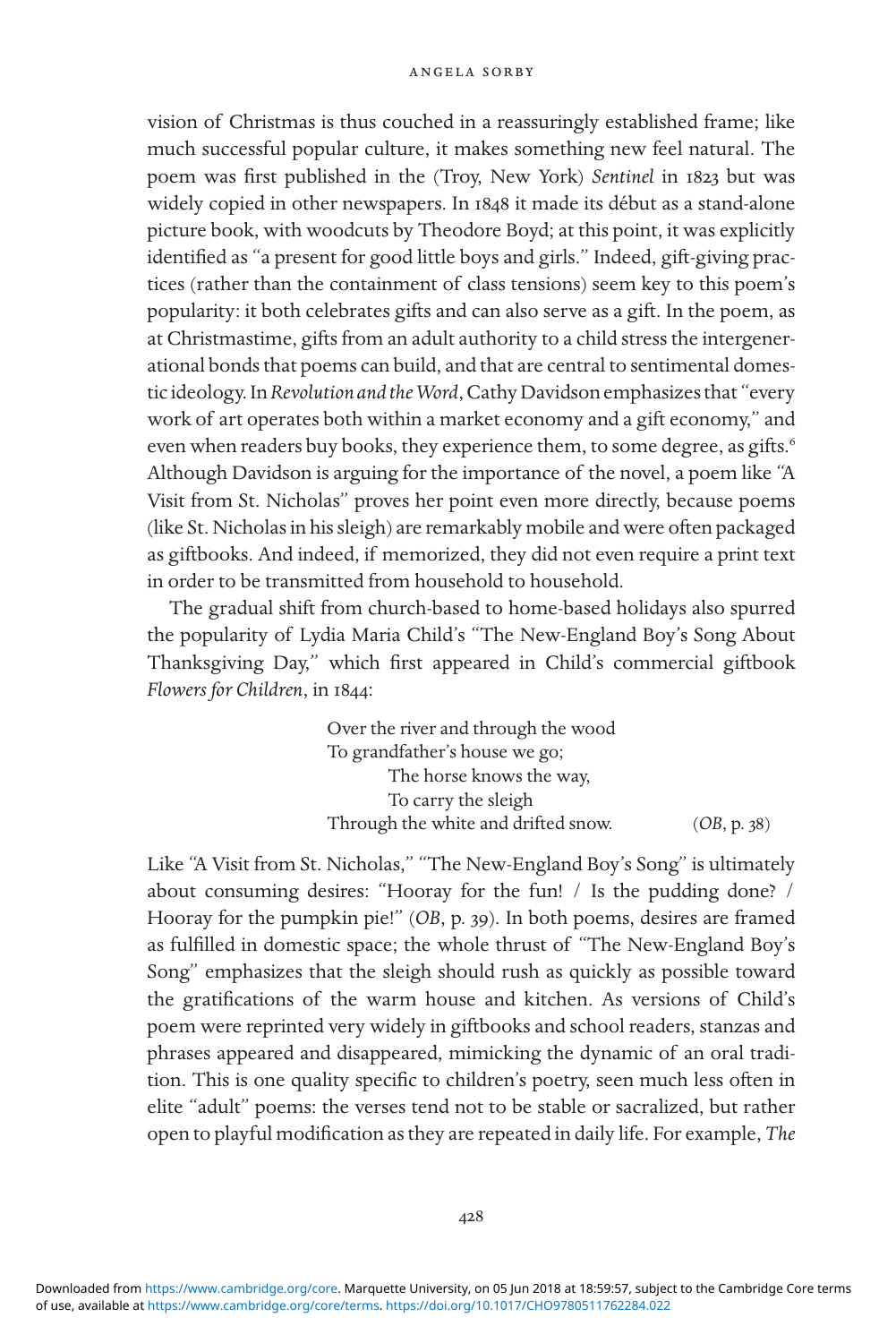*Mary Dawson Game Book* (1916) proposes a game of "Hooray for the Pumpkin Pie!" that uses Child's poem as a jumping-off point.<sup>7</sup> Not surprisingly, given the powerful cult of domestic motherhood, "grandfather's house" gradually became "grandmother's house," and by the mid-twentieth century this matriarchal substitution seems to have become the dominant variant .

 The household unit was also celebrated in the output of the so-called sentimental women poets, whose work has been recovered in the late twentieth century by scholars including Paula Bennett, Cheryl Walker, Elizabeth Petrino, and Karen Kilcup. Because recovery work is aimed at taking women writers seriously – and because children's literature is often *not* taken seriously – the intergenerational quality of this oeuvre has generally been downplayed so that other qualities, such as subversiveness or eroticism, can be highlighted. And yet, nineteenth-century women poets, including Lydia Sigourney, Hannah Flagg Gould, Emily Dickinson, Lucy Larcom, Alice and Phoebe Cary, Sarah Piatt, and most others, published volumes that mix juvenile and adult work indiscriminately, making these categories themselves seem irrelevant or inadequate. For instance, in *Select Poems* (1841), Lydia Sigourney juxtaposes "Birthday Verses to a Little Girl" with "Farewell to the Aged," as if to stress – in typically market-savvy Sigourney style – the range of her reach. This very l uidity of voice and of audience is a productive force within the poems and within nineteenth-century poetry writ large.

Hannah Flagg Gould was probably the most prolific antebellum producer of poems aimed partly (although not exclusively) at children. One poem, "The Child's Address to the Kentucky Mummy," seems to muse on the issue of audience:

> And now, Mistress Mummy, since thus you've been found By the world, that has long done without you, In your snug little hiding-place far under ground – Be pleased to speak out, as we gather around, And let us hear something about you!

The child puzzles over the mummy and her history, finally concluding:

 Say, whose was the ear that could hear with delight The musical trinket found nigh you? And who had the eye that was pleased with the sight Of this form (whose queer face might be brown, red or white,) Tricked out in the jewels kept by you?<sup>8</sup>

 Janet Gray's recent close reading of Gould's poem supports a thesis about veiled abolitionism, but Gray's observations can also work as a comment on the tensions within nineteenth-century children's verse: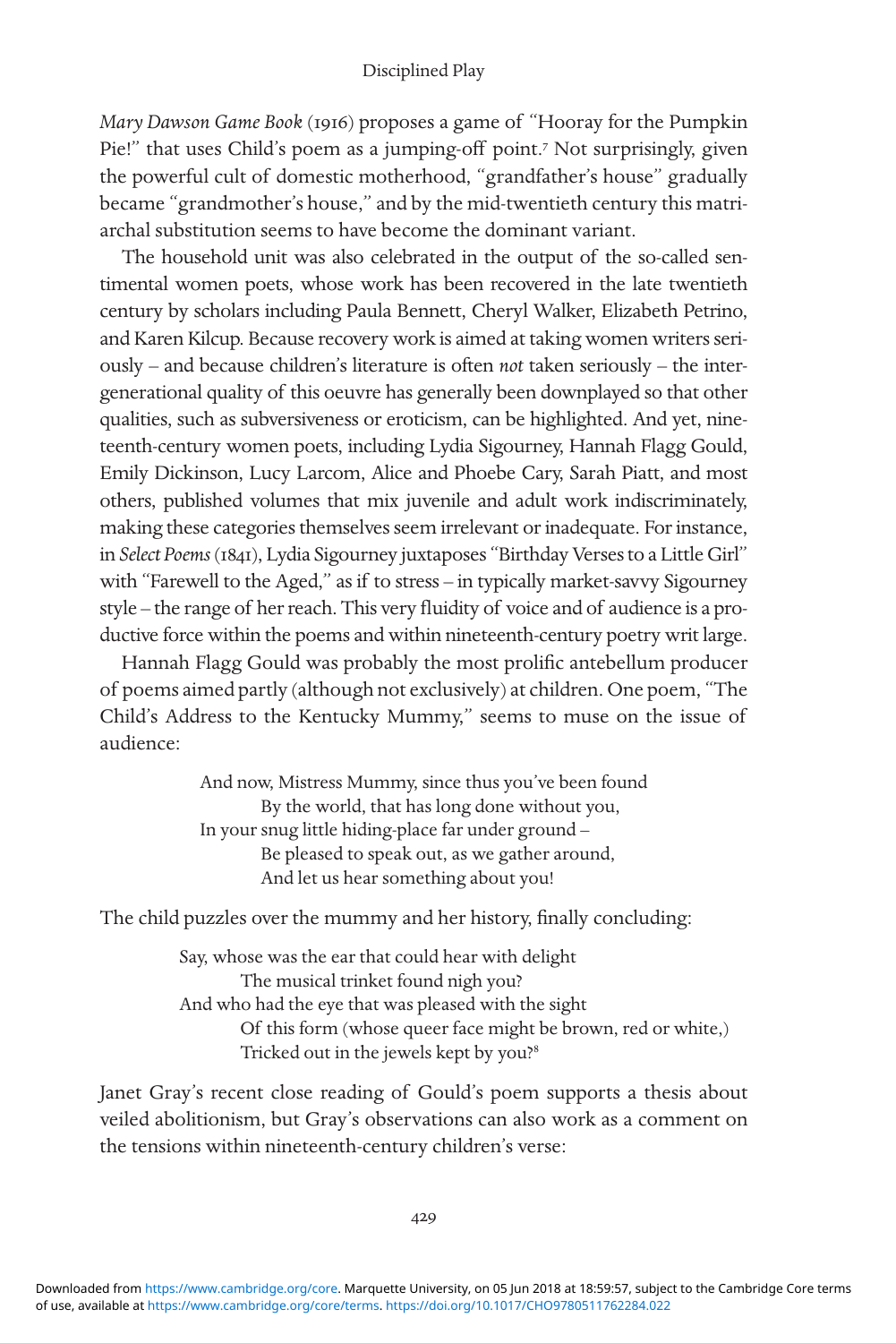Adopting the persona of a child boldly trying to initiate a public discussion, she looks back at an estranged version of herself – a woman buried with a musical instrument, an oral performer from an alien culture – and exposes the incoherence of her relationship with her audience.... A figure over six feet tall folded into fetal position, the mummy would have conveyed to viewers both largeness and smallness, the forms of adult and child bound together in death's imitation of birth. <sup>9</sup>

 Just as the adult and child are bound together in "The Child's Address," so too are "the forms of adult and child bound together" in Gould's *Poems* , generating fertile instances of heteroglossia as she code-switches between younger and older voices.

 The practice of addressing adults and children together in volumes of poetry spanned the whole nineteenth century, although it was slightly more common during the antebellum period. Most scholarly work on the childlike qualities of women authors stresses that, although the voice seems innocent, it is "really" an adult voice making an adult point. In her groundbreaking introduction to *The Palace-Burner* , Paula Bennett underscores the seriousness of Sarah Piatt, a mid- to late nineteenth-century writer: "Very much like Fanny Osgood and Emily Dickinson ... Piatt uses 'naïve' speakers to make 'sensitive' adult points."<sup>10</sup> Bennett's emphasis on Piatt's fundamental adulthood makes sense in the context of a twenty-first-century critical environment that continues to marginalize children's literature; after all, Bennett is rescuing Piatt from the margins. However, a close reading of Piatt suggests that her engagement with childhood is not a strategic mask but is in fact integral to her literary agenda and to her voice. Like many other poets of the era, if she is not merely a children's poet, she is just as assuredly not simply a poet for adults. "Trumpet-Flowers," for instance, appeared in the family paper the *Youth's Companion* in 1883:

> They light the green dusk with their fire-like glow, And the brown barefoot boys laugh out below.

 The wind wakes in the grass and climbs the tree, The wind – ah, what a trumpeter is he:

 He blows them in the leaves above my head So low, so long, that he might wake the dead.

 He blows them, till a child they cannot see Hears them, and plays with that brown company. (*PB*, p. 111)

 This poem is free of the entertainment-versus-didacticism battle that dogs some nineteenth-century children's verse, because it aspires to be neither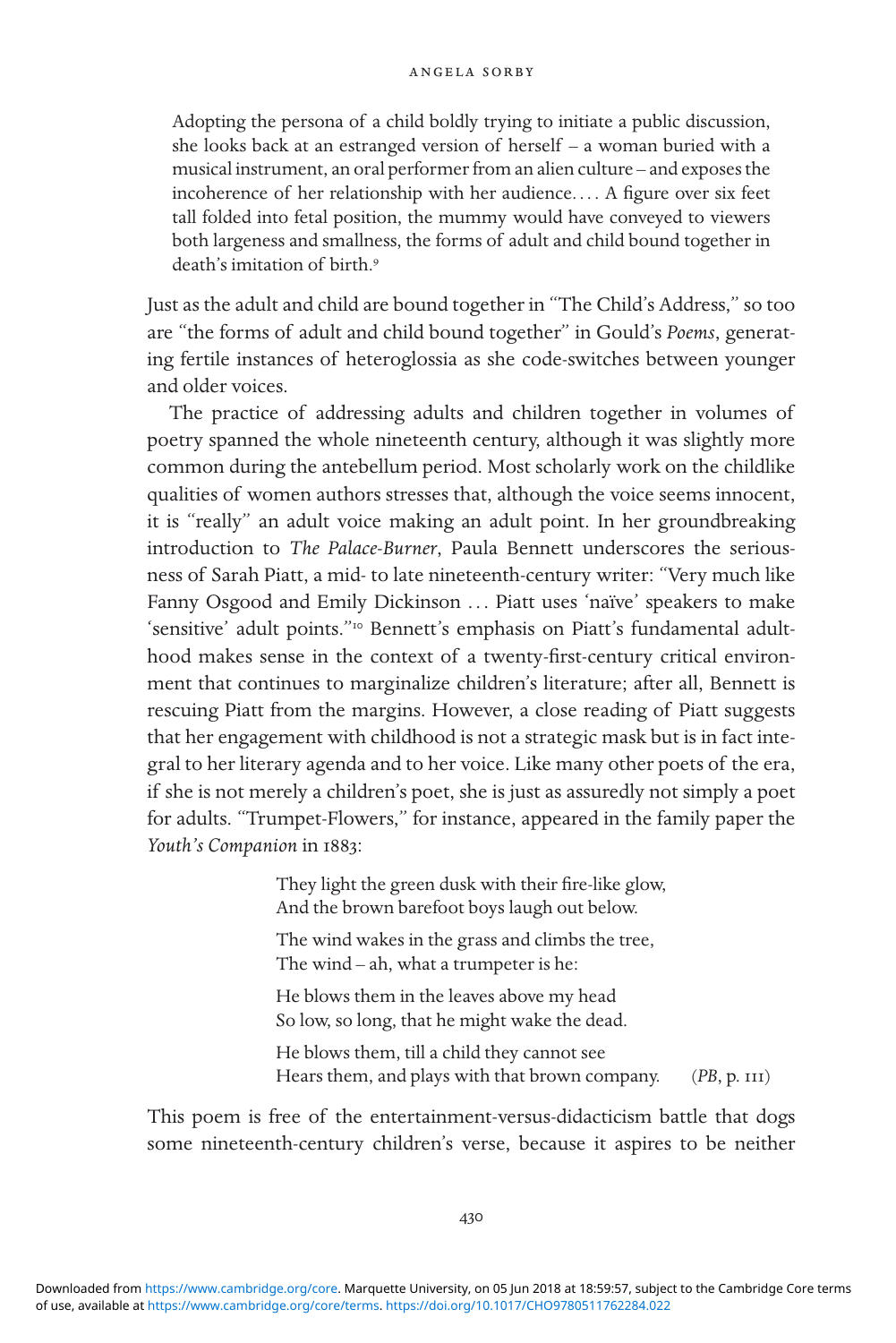funny nor preachy. Instead, it uses its own playfulness, and the playfulness of the "barefoot boys" (a trope that would be familiar to readers of Whittier) to meditate on the relationship between death and play: Can the dead awaken? Are children closer to the spirit world? The poem does not answer its own questions, except by imagining that a child who can be neither seen nor heard might be stirred from death by the trumpet flowers. Piatt, at her best, neither excludes children nor condescends to them, and in "Trumpet-Flowers" children are aligned with the wind that climbs a tree (like a child) and that acts as the animating agent of the poem.

 Emily Dickinson's child voice has generated discussion about the extent to which she can or should be read as a children's poet – again, partly because twenty-first-century readers are used to drawing boundaries around children's literature. Elizabeth Philips, for instance, notes that "Some of the poems, about trifles and 'little things,' suggest that Dickinson, like Swift, Twain, and a number of women contemporary with her, had an interest in writing for children as well as adults."<sup>II</sup> Philips believes that Dickinson's juvenile verse is "not always among the best poetry she wrote," and that it only sometimes rises to the level of "superior light verse."<sup>12</sup> The trouble, here, is one of genre: What is an "adult" poem? Must it exclude the child's perspective? Must it eschew playfulness? Or is adulthood in poetry simply a matter of complexity? And if so, what counts as a trifle or little thing? The few poems that Dickinson published in her lifetime appeared mostly in intergenerational venues, like the Springfield *Republican*, that routinely published poems for a child/adult mixed readership. And posthumously, although some of her work appeared in the *Atlantic* , it was also deemed appropriate for the *Youth's Companion* . A case can be made that Dickinson's power derives in part from her intergenerational voice and the tensions it produces, and that this intergenerational perspective pervades many if not most of her poems. Paul Crumbley, for instance, advances a subtle analysis in *Inflections of the Pen*, arguing that "I'm Ceded-I've stopped being Theirs" "demonstrates that the child's voice must be thought of in dialogue with other voices. To hear the child is also to hear the voices that instruct, curse, comfort, and punish an innocent, unformed consciousness."<sup>13</sup> In other words, the discursive condition of intergenerational dialogue saturates Dickinson's poems, just as the poems themselves were "addressed" (literally, in letters) to correspondents of all ages, and just as they continue to address adults and children today – like Piatt, without condescension .

 The male Fireside or Schoolroom Poets, most prominently Henry Wadsworth Longfellow and John Greenleaf Whittier, achieved iconic celebrity status in ways that would have been unthinkable for women poets. Ultimately,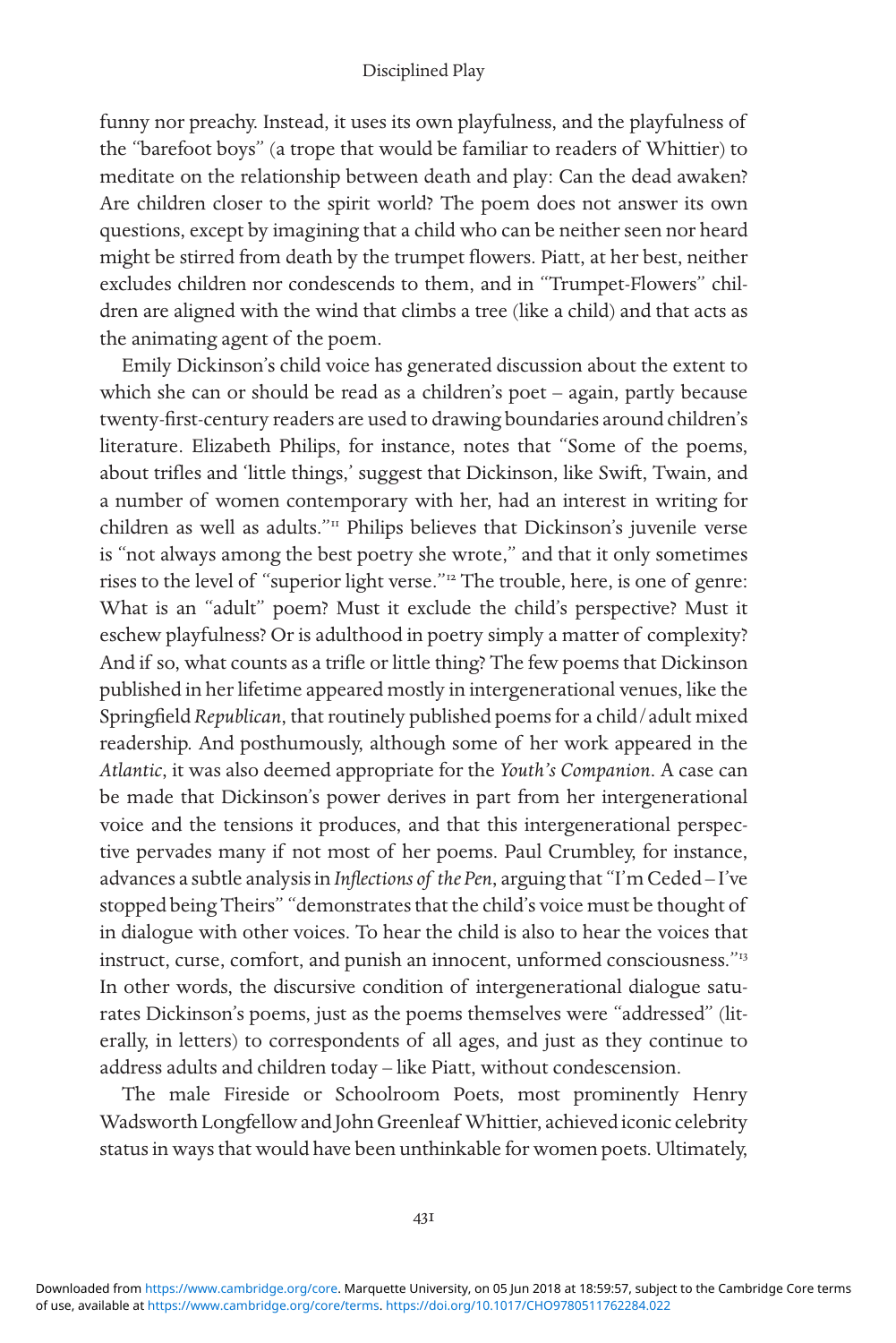however, they too functioned as intergenerational poets, and much of their fame rested on their ubiquity in schoolrooms. As I argue in *Schoolroom Poets* , the growth of a public education system based on rote recitation meant that virtually all children educated in the United States learned the same popular canon of poems, including, for instance, Longfellow's "A Psalm of Life," "The Village Blacksmith," and "Paul Revere's Ride" and Whittier's "Barefoot Boy." Children learned these poems in school, and adults recalled them with nostalgia. Like popular songs, schoolroom poems became repositories of personal memories even as they also served to bind schoolchildren into imagined communities:

> Listen, my children, and you shall hear Of the midnight ride of Paul Revere; On the eighteenth of April in seventy-five, Hardly a man is now alive Who remembers that famous day and year. (*OB*, p. 45)

 All children, in this poem, are posited as Longfellow's children, gathered close enough to hear his voice even as they are widely dispersed across the nation. Public school classrooms often displayed busts or portraits of Longfellow beside George Washington, cementing the nationalist aims of public school educators. Especially in their dotage, Longfellow and Whittier were hailed, in countless articles, as children's poets and above all as children's paternal friends. Both increasingly addressed themselves directly to this constituency, and when Whittier edited a commercial volume of *Child-Life: Poetry* (1871), Longfellow and the other Fireside Poets featured prominently.

 Within an ambiguously intergenerational milieu, anthologies helpfully identify what literary qualities – including frankness, humor, and colloquial speech – were considered childlike. Ralph Waldo Emerson's "A Fable," for instance, appeared in *Child-Life* and in many other children's anthologies:

> The mountain and the squirrel Had a quarrel; And the former called the latter "Little Prig." Bun replied, "You are doubtless very big; But all sorts of things and weather Must be taken in together, To make up a year And a sphere. And I think it no disgrace To occupy my place.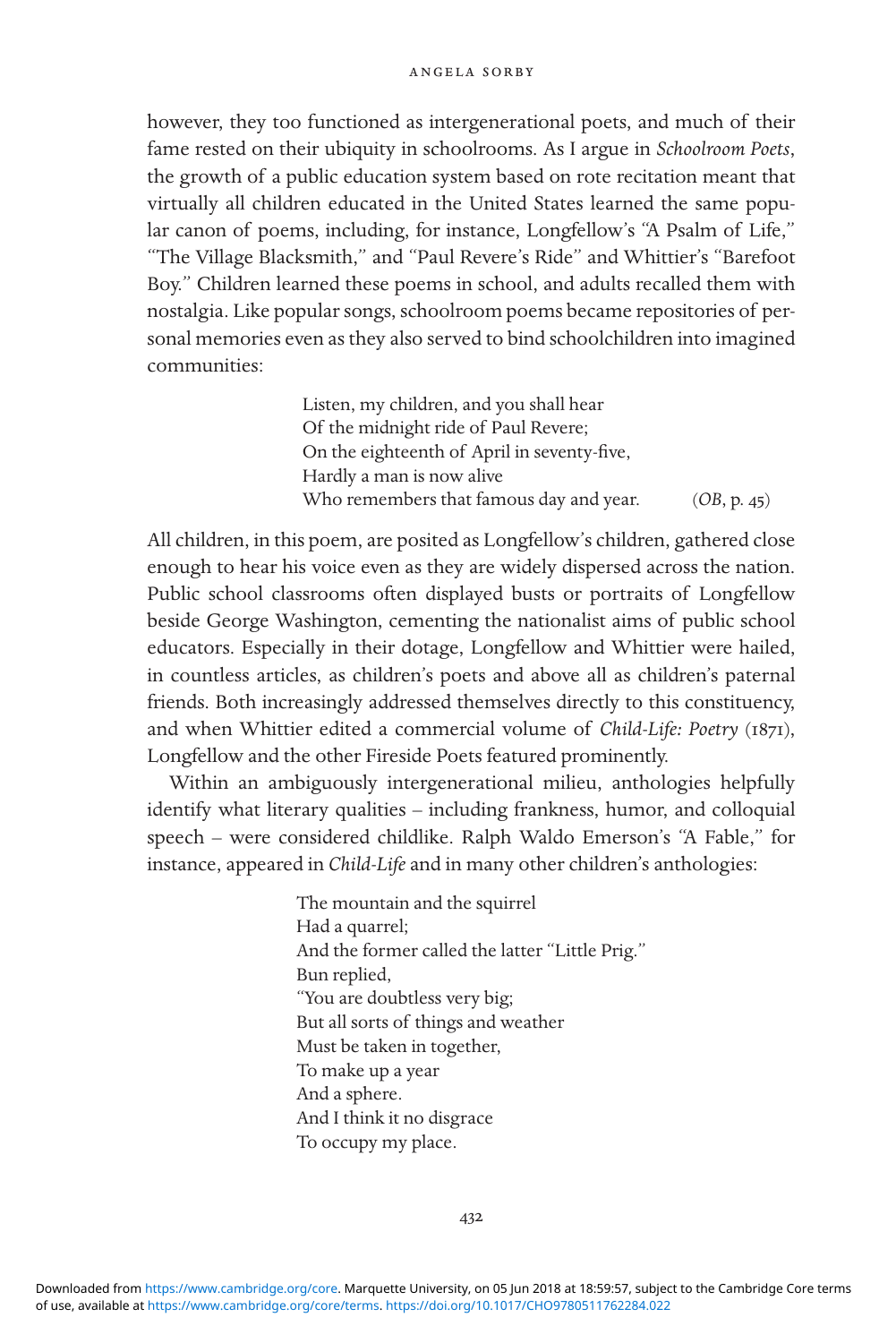If I'm not so large as you, You are not so small as I, And not half so spry. I'll not deny you make A very pretty squirrel track; Talents differ; all is well and wisely put; If I cannot carry forests on my back, Neither can you crack a nut." (OB, p. 39)

 In his 1872 study *Americanisms* , Maximillian DeVere notes that "Bun" is New England slang for "squirrel."<sup>14</sup> Although Emerson pushed for American colloquialisms – stumps and boasts – in his essay "The Poet" (1840), his own verse often resorts to elite literary language. The squirrel's boasting brings "A Fable" closer to the oral tradition than most of Emerson's work, making it a popular children's recitation piece. Moreover, its humor and colloquialisms also bring it closer to Emerson's own stated literary ideals, suggesting that perhaps intergenerational audiences helped nudge American poetry away from archaism and artifice.

*Child-Life* was meant for household use, but the most influential disseminators of poetry – not just children's poetry but any poetry – throughout the nineteenth century were school anthologies, particularly the McGuffey's Reader series. These graded American schoolbooks, beginning with the *Primer* and ending with the *Sixth Reader* , draw as often from the annals of adult poetry as from the archive of specifically children's verse, again establishing crossover hits that were quickly naturalized as part of a popular intergenerational canon that "everyone" supposedly knew. A list of McGuffey's selections includes most of the poems now understood to be nineteenth-century children's classics, including, for example, Longfellow's "Paul Revere's Ride," Celia Thaxter's "The Sandpiper," Edgar Allan Poe's "The Raven," and Bryant's "Lines to a Waterfowl." It also includes memorable poems by less remembered authors, such as Sarah Roberts's "The Voice of the Grass," which predates Whitman's grass:

> Here I come, creeping, creeping everywhere; By the dusty roadside, On the sunny hillside, Close by the noisy brook, In every shady nook, I come creeping, creeping everywhere. <sup>15</sup>

As "The Voice of the Grass" (and the flocks of ravens, sandpipers, and waterfowl) suggests, McGuffey's reigning aesthetic was overwhelmingly pastoral,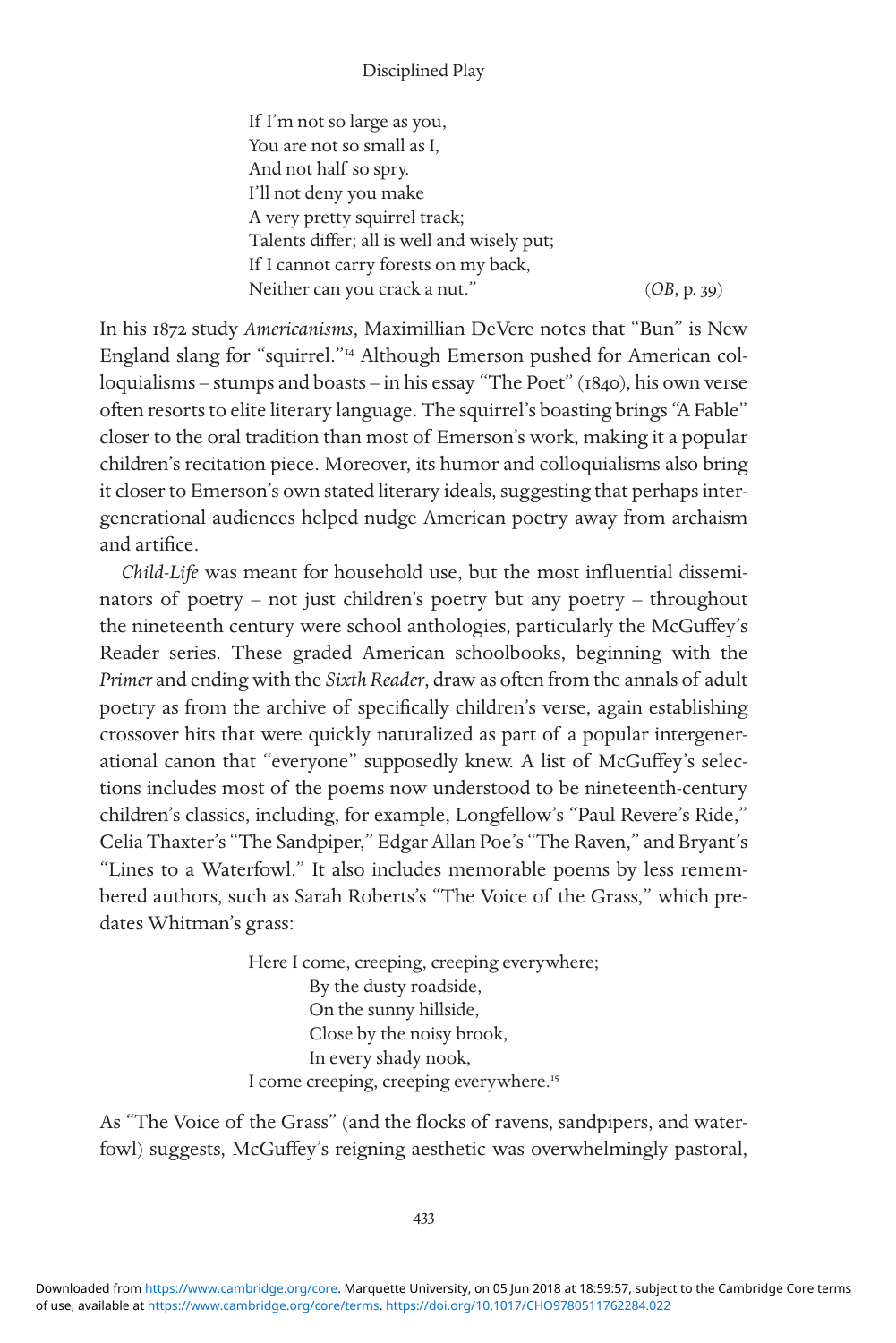reflecting romantic assumptions about youth and nature that steered the course of much children's poetry throughout the nineteenth century .

 If a handful of textbook poems were frequently repeated in schools and parlors, American magazines and newspapers took the opposite tack, trumpeting new poems in every issue. Antebellum American children's magazines that published poems aimed specifically at young readers included, inter alia, the *Juvenile Miscellany* (edited by Lydia Maria Child and later Sarah Josepha Hale), *Parley's Magazine* (edited by Samuel Goodrich), the *Fireside Miscellany* (edited by Hannah Flagg Gould and Darius Mead), the *Southern Rose Bud* (edited by Caroline Gilman), and many others, although adult magazines, such as *Godey's* , also published children's verses. This list of editors reads as a who's who of children's poetry – perhaps in part because the editors were compelled to fill gaps with poems they wrote themselves.

 The most famous children's poem to emerge from antebellum magazine culture was Sarah Josepha Hale's "Mary's Lamb," which, with its fleece "white as snow," remains so familiar that it barely needs quoting. "Mary's Lamb" first appeared in the *Juvenile Miscellany* in 1830, when Lydia Maria Child was still the editor. It was widely reprinted in newspapers, and its fame was cemented when McGuffey's included it in the 1836 *First Reader*, ensuring that it was among the very first poems that young children memorized. Elsewhere, I have read "Mary's Lamb" as an animal rights poem, because kindness to animals was a constant refrain in children's magazines, reflecting a sentimental/political imaginary that aligned children, animals, slaves, and women. However, and perhaps even more importantly, "Mary's Lamb" registers Hale's strong commitment to female education. Mary, after all, takes her lamb to school, and although this violates pedagogical norms, it results in a useful lesson:

> "What makes the lamb love Mary so?" The little children cry; "Oh, Mary loves the lamb you know," The teacher did reply. "And you each gentle animal In confidence may bind, And make it follow at your call, If you are only kind." (*OB*, p. 19)

Without Mary's female influence, the school would be a more orderly but less gentle place. As Mary Kelly put it in her classic study of literary domesticity, many antebellum women asked that women be educated, not because they were like men but "because they set 'a purer, higher, more excellent example,' as Sarah Josepha Hale told the readers of the *American Ladies Magazine*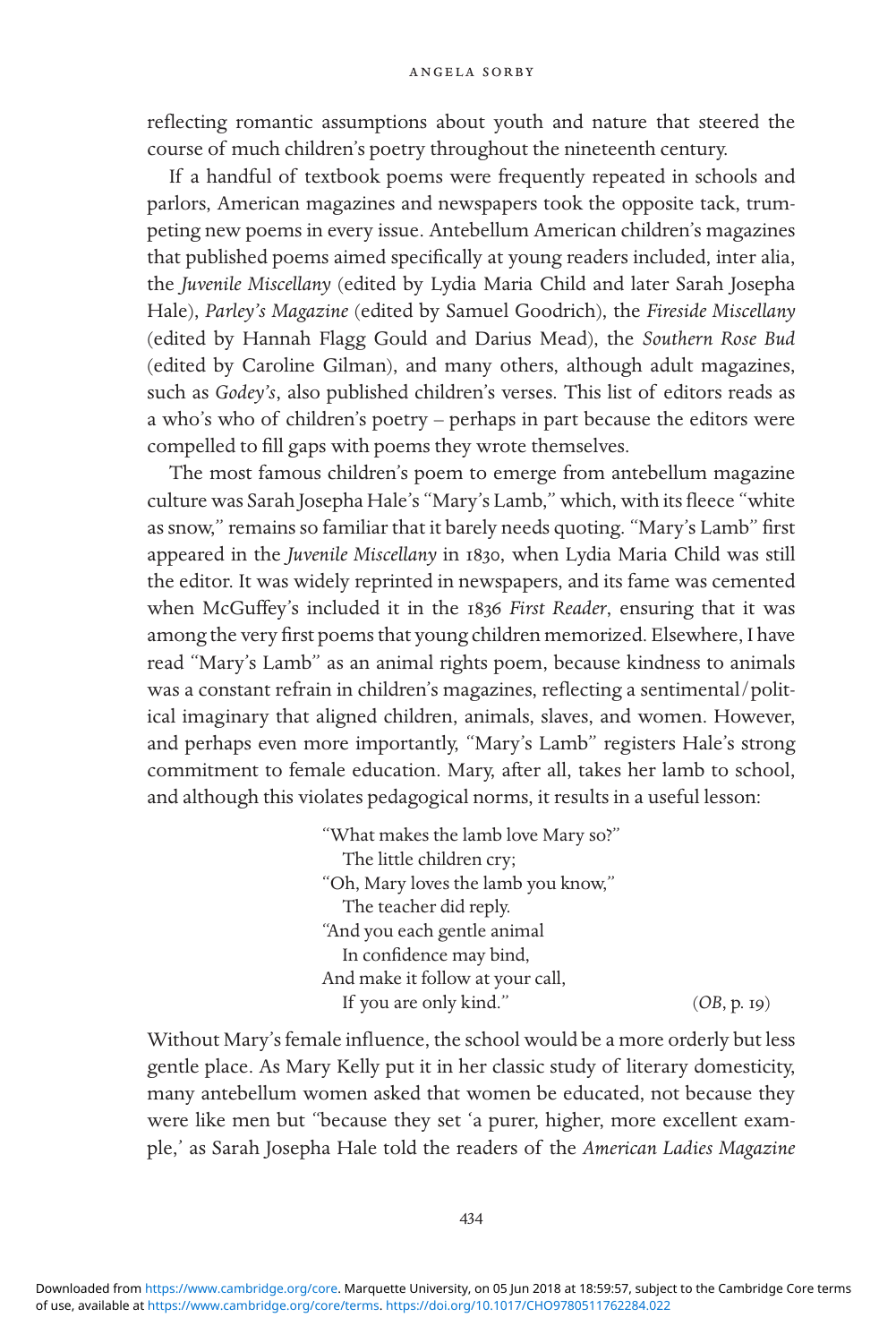in 1835." <sup>16</sup> As a girl venturing into the public sphere of the public schoolroom, Hale's Mary is precisely such an exemplar: "purer, higher, and more excellent" because of her feminine capacity for empathy. Indeed, Mary represents the ideology of many antebellum children's poems (by poets of both sexes), which were steeped in the politics and sensibilities of sentimental culture.

 After the Civil War, children's poetry became relatively less concerned with useful lessons and more concerned with sales. This trend was energized by the expanding fields of age-graded commercial marketing, nature study, illustration and photography, "nonsense" literature, and folklore studies. Although intergenerational poetry was still being written, it was increasingly rivaled by poetry and giftbooks aimed at specific demographics. The circulation and influence of children's magazines, particularly *Youth's Companion* and *St*. *Nicholas Magazine for Boys and Girls* , grew, but so did the market for individual books, particularly at Christmastime. Poetry for children became less didactic and more ludic as play came to be seen as both a marketable commodity and a developmentally productive activity. In contrast to most antebellum texts, children's poetry of the post–Civil War era increasingly explores, and even fetishizes, the material culture(s) of childhood. Toys and dolls take center stage and literally come alive, as in "The Duel" by the hugely popular poet Eugene Field. "The Duel" begins:

> The gingham dog and the calico cat Side by side on the mantle sat; 'Twas half-past twelve and – what do you think? Nor one nor t'other had slept a wink! The old Dutch clock and the Chinese plate Appeared to know as sure as fate There was going to be a terrible spat. ( *I wasn't there; I simply state What was told to me by the Chinese plate!* (*OB*, p. 161)

 This uneasy scene, with its mix of imperial imports and homespun animals, plays (like many Field poems) with boundaries: between the bought and the made, between objects and people, between children and adults. There is no moral at the end of the poem; instead, the two stuffed animals simply devour each other in an entertaining example of consuming appetites run amok.

 As a counterweight to Gilded Age consumerism, some educators promoted "nature study" as a way for youngsters to escape the effects of industrialization. This dovetailed with the work of women regionalist writers (Celia Thaxter, Mary E. Wilkins Freeman, Sarah Orne Jewett, and others) who – when they wrote children's poems – tended to focus on the flora and fauna of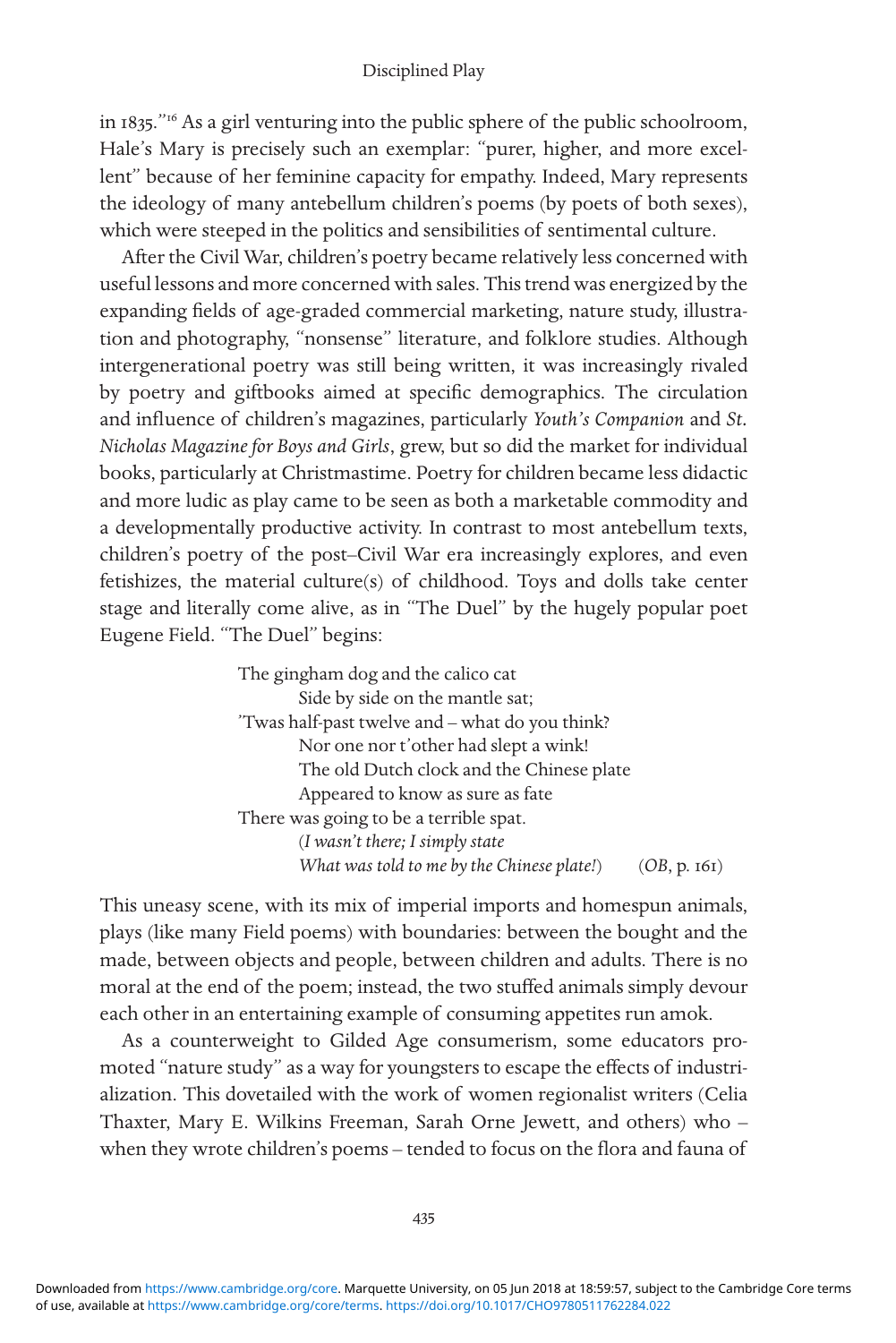their environs. Most nature-study poetry is reverent, encouraging close observation, as in Clara Doty Bates's poem "Grass Gypsies," about spiders:

> Why, here is a camp in the wayside grass! Let's look at the tents before we pass. Beaded with dew is every one – Ah, 'tis only webs the spiders have spun.<sup>17</sup>

 Discussing this poem, the *Kindergarten-Primary Magazine* suggested that it be taught as children observe real spiders through a microscope, and, more generally, nature poems were recruited to teach scientific observation skills.

 Because children's poetry was so market driven, however, it is deceptive to link poets too closely with specific styles: Eugene Field wrote material culture poems, but he also wrote poems derived from folklore and anachronistic sentimental-mourning poems. Clara Doty Bates wrote nature-study poems, but she also churned out faux fairy-tale epics. And Mary E. Wilkins Freeman was neither regionalist nor scientific in her treatment of the ostrich:

| The ostrich is a silly bird,            |              |
|-----------------------------------------|--------------|
| With scarcely any mind.                 |              |
| He often runs so very fast,             |              |
| He leaves himself behind.               |              |
| And when he gets there, he has to stand |              |
| And hang about all night,               |              |
| Without a blessed thing to do           |              |
| Until he comes in sight.                | (OB, p. 173) |

 The vastly expanding children's marketplace of the later nineteenth century sparked a kind of stylistic anarchy: poets wrote what children would read, or what their parents would buy, rather than focusing on developing a unified voice.

 The market, combined with emerging print technologies, also spurred new text/image combinations. Illustrated rhymes had been a staple in children's poetry since the woodcuts in the *New England Primer* , but after the Civil War, illustrators began to make art central to children's poetry – paving the way for twentieth-century comic strips and picture books. For instance, Peter Newell's *Topsys and Turvys* (1893) depends on pictures and rhymes that reinforce one another. Accompanied by an illustration of an African horned animal, one verse begins, "The koodoo stays alone and dreams of loved ones far away"; then line 2, printed upside down, concludes: "The Seal invites two lovely snakes to come and spend the day."<sup>18</sup> The koodoo's horns have turned into snakes, and his head is now a seal's. Like the duck/rabbit illusion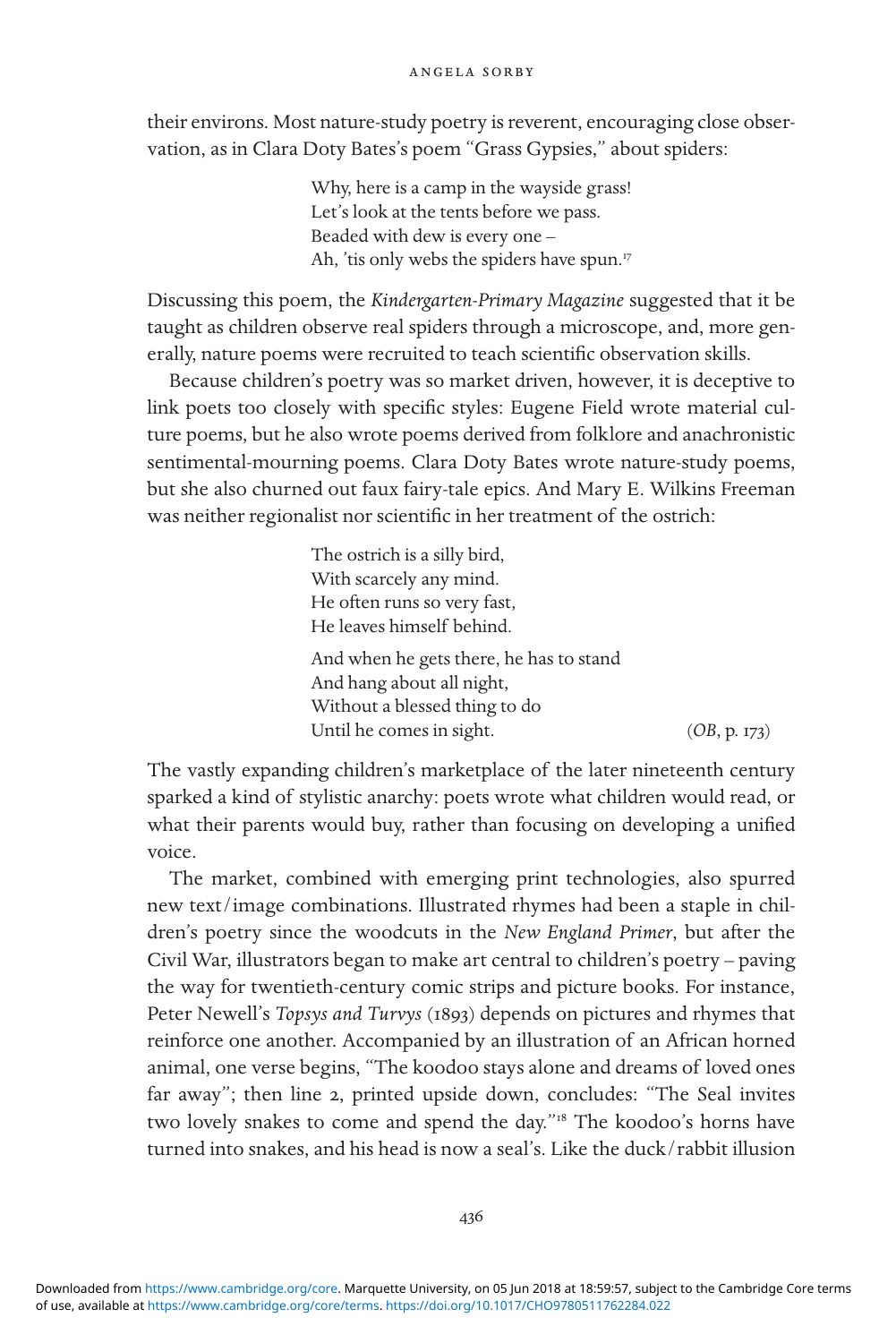described at length by Newell's exact contemporary, the American psychologist Joseph Jastrow (and later appropriated by Wittgenstein), Newell's verse/ picture combinations play on the ways that language puts pressure on visual perception.

 Newell saw his illustrations and his physical books as extensions of his verses; registering one of several patents for oddly shaped books, he wrote:

 I, Peter S. Newell of Leonia, in the State of New Jersey, have invented certain new and useful Improvements in Illustrated Books and Pamphlets. . . . As such books have been heretofore made it has been usual to form or shape them in rectangular configuration, with the result that no, or but little, variety in the form of the books could be obtained, and the constant uniformity of such books in such forms, fails to meet the desire for change and variety which is strong in many persons, especially in children and young people.<sup>19</sup>

*The Slant Book* is thus a parallelogram, down which a child's runaway go-cart can careen, accompanied by anarchic verses as the cart hits an oompah band, an egg peddler, and even a policeman: "But down the go-cart swiftly sped / And smashed that cop completely / And as he sailed o'er Bobby's head / Bob snipped a button, neatly!"<sup>20</sup>

The Slant Book also reflects a newly irreverent or even subversive tone in children's poetry – suddenly, after the Civil War, books and magazines were full of bad boys and even the odd bad girl. Naughtiness was a gold mine, and a number of poet/illustrators cashed in, creating serial works like Palmer Cox's Brownies and Gelett Burgess's Goops. The Goops series was a mass-cultural phenomenon that poked fun at conduct manuals. The Goops had a long run: they appeared first in Burgess's San Francisco-based magazine, the *Lark*, and then in the *Burgess Nonsense Book* (1901), in *St. Nicholas Magazine for Boys and Girls* , and as a stand-alone series of books, the latest of which was released in 1951, five decades after the original. Goops and How to Be Them (1900) bills itself as "A Manual for Polite Infants Inculcating many Juvenile Virtues both by Precept and Example, with 90 illustrations." The Goops are grotesquely baby-faced characters who wreak havoc in poem after poem:

> The Goops they lick their fingers, And the Goops, they lick their knives; They spill their broth on the tablecloth, Oh! They lead disgusting lives.<sup>21</sup>

 The Goops' "sins" are always secular, and their punishments progressive: they are sent to bed, not to hell. Burgess's didacticism is self-reflexive: it is present, but it is also ironic.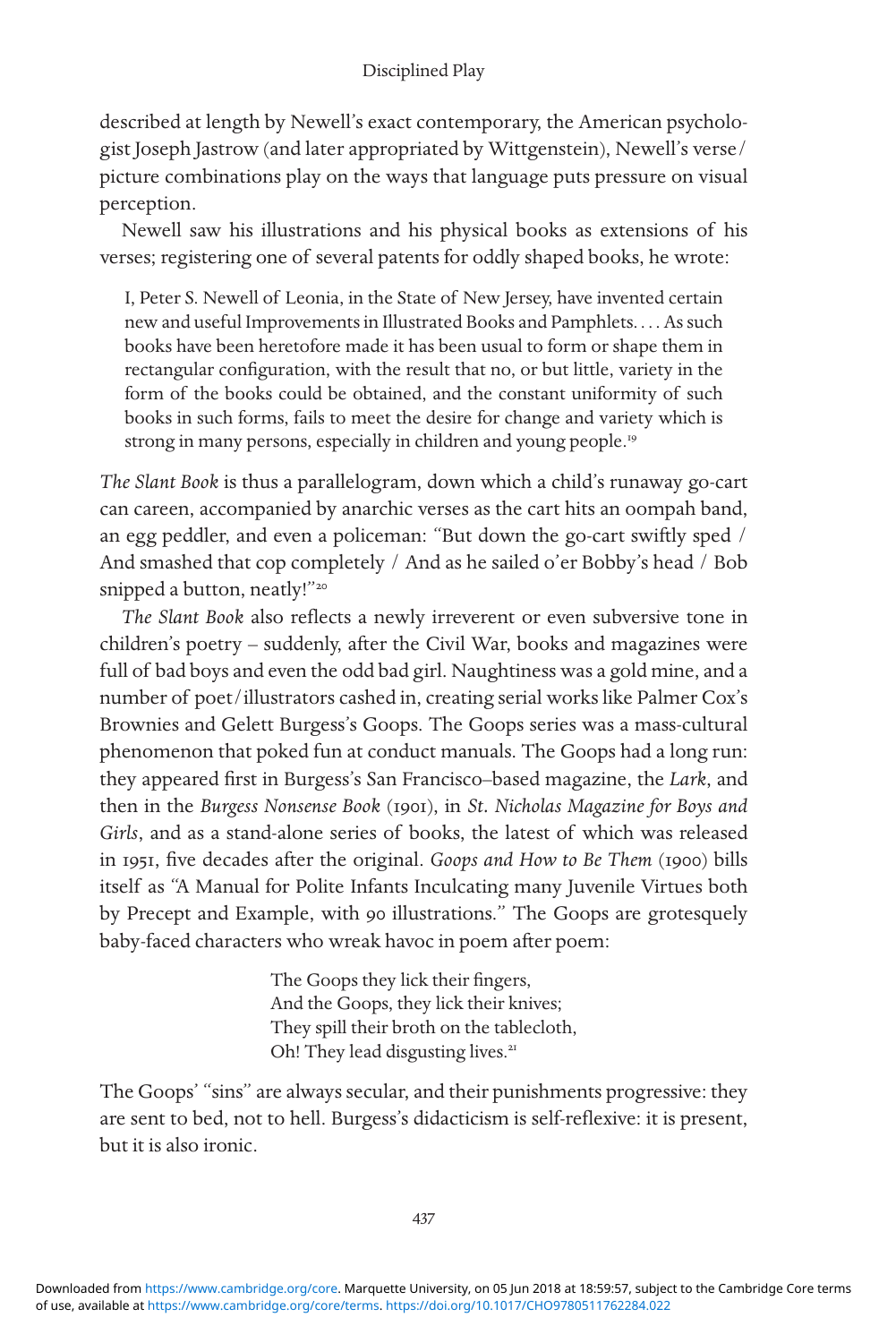Burgess's most viral contribution to American poetry, "The Purple Cow," appeared in the first issue of the *Lark*, in 1895: "I never saw a purple cow / I never hope to see one ..." (OB, p. 209). The *Lark* was the locus of a new American interest in nonsense. Other practitioners included Oliver Hereford, Carolyn Wells, and Laura Richards. Wells, in the introduction to her groundbreaking *Nonsense Anthology* (1902), attempts a taxonomy of nonsense: it is not just silly or meaningless verse but a specifically "pure" kind of absurd poetry, practiced most perfectly by Edward Lear and Lewis Carroll. To be nonsense, she argues, language must not be teleological; it must have no purpose apart from its own play. In Wells's opinion, no American rose to the standards of Lear and Carroll, although she and her contemporaries made forays into nonsense. Laura Richards, for instance, seems to both mark and parody imperial expansion in "Harriet Hutch":

 Harriet Hutch, her conduct was such, Her uncle remarked it would conquer the Dutch. She boiled her bonnet, and she breakfasted on it, Then she rode to the moon on her grandmother's crutch! (Oh, she rode to the moon, yes she rode to the moon, and she rode to the moon on her grandmother's crutch.)<sup>22</sup>

 However, "Harriet Hutch," like "The Purple Cow," is more broadly humorous than properly absurd. Both Richards and Burgess place their "nonsensical" characters in commonsense contexts, rather than in the anarchic parallel linguistic universe of, say, "Jabberwocky ."

 If the age of American pragmatism did not lend itself to nonsense, it did support the emerging disciplines of ethnography and folklore, and many of the most powerful nineteenth-century children's poems draw on these discourses. For instance, Olive A. Wadsworth's work is mostly mired in nineteenth-century conventions ( *Heavenward Bound: Words of Help for Young Christians* ), but she had one bona fide hit when she transcribed and standardized a southern Appalachian counting-out rhyme:

> Over in the meadow In the sand, in the sun Lived an old mother toadie And her little toadie one. "Wink!" said the mother, "I wink!" said the one, So they winked and they blinked In the sand, in the sun.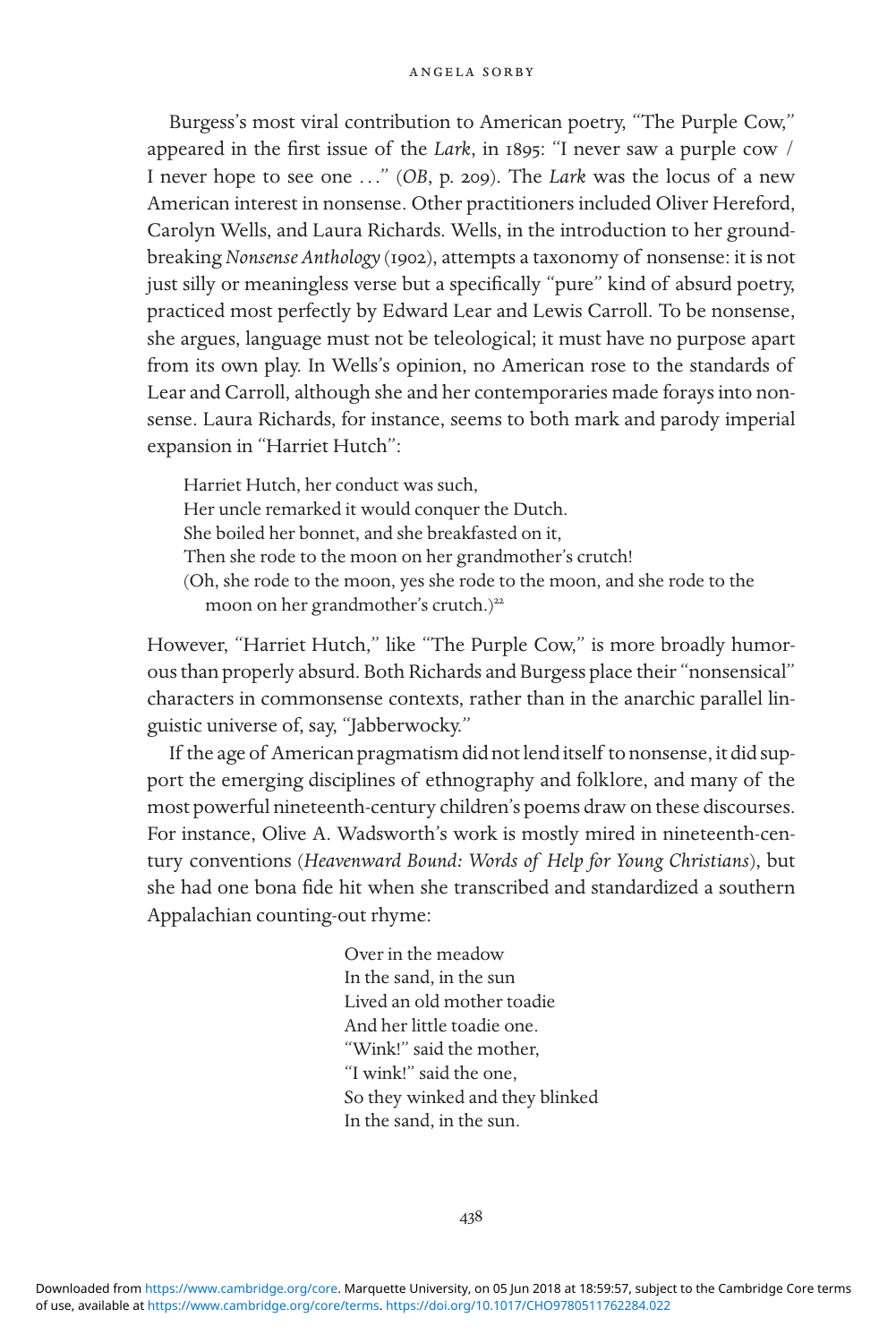Over in the meadow Where the stream runs blue Lived an old mother fish And her little fishes two. "Swim!" said the mother, "We swim!" said the two, So they swam and they leapt Where the stream runs blue.<sup>23</sup>

 This poem is full of unadorned action, eschewing the arch romanticism of so much nineteenth-century nature writing. Number ten is a mother spider (" 'Spin!' Said the mother / 'We spin!' said the ten . . ."), and the rhyme implicitly encourages children to use their fingers or toes to keep track. Thus it not only mimics an oral tradition but also invites, through its infectious rhymes, readers to speak the poem aloud and to perpetuate the tradition.

 The American ethnographic imagination also inspired dialect humorists, such as Will Carleton, Artemis Ward, and Whitcomb Riley, who performed their work on live tours. Riley, in particular, embraced the cult of the child while appealing to intergenerational crowds. His most famous poem, "Little Orphant Annie," recounts the arrival of a spooky native informant into a Hoosier household:

 Little Orphant Annie's come to our house to stay, An' wash the cups and saucers up, an' brush the crumbs away. An' shoo the chickens off the porch, an' dust the hearth, an' sweep, An' make the fire, an' bake the bread, an' earn her board-an'-keep; An' all us other children, when the supper things is done, We set around the kitchen fire an' has the mostest fun A-list'nin' to the witch tales 'at Annie tells about, An' the Gobble-uns 'at gits you Ef you Don't

 Watch  $Out!^{24}$ 

 Like much dialect literature, "Little Orphant Annie" marks the authenticity of the story by ventriloquizing a lower-class regional speaker. Riley articulates this reality effect more plainly in a prose defense of dialectal literature for children, which concludes, "All other real people are getting into literature: and without some real children along will they not soon be getting lonesome, too?" To "sound real," to Riley, is to speak in dialect.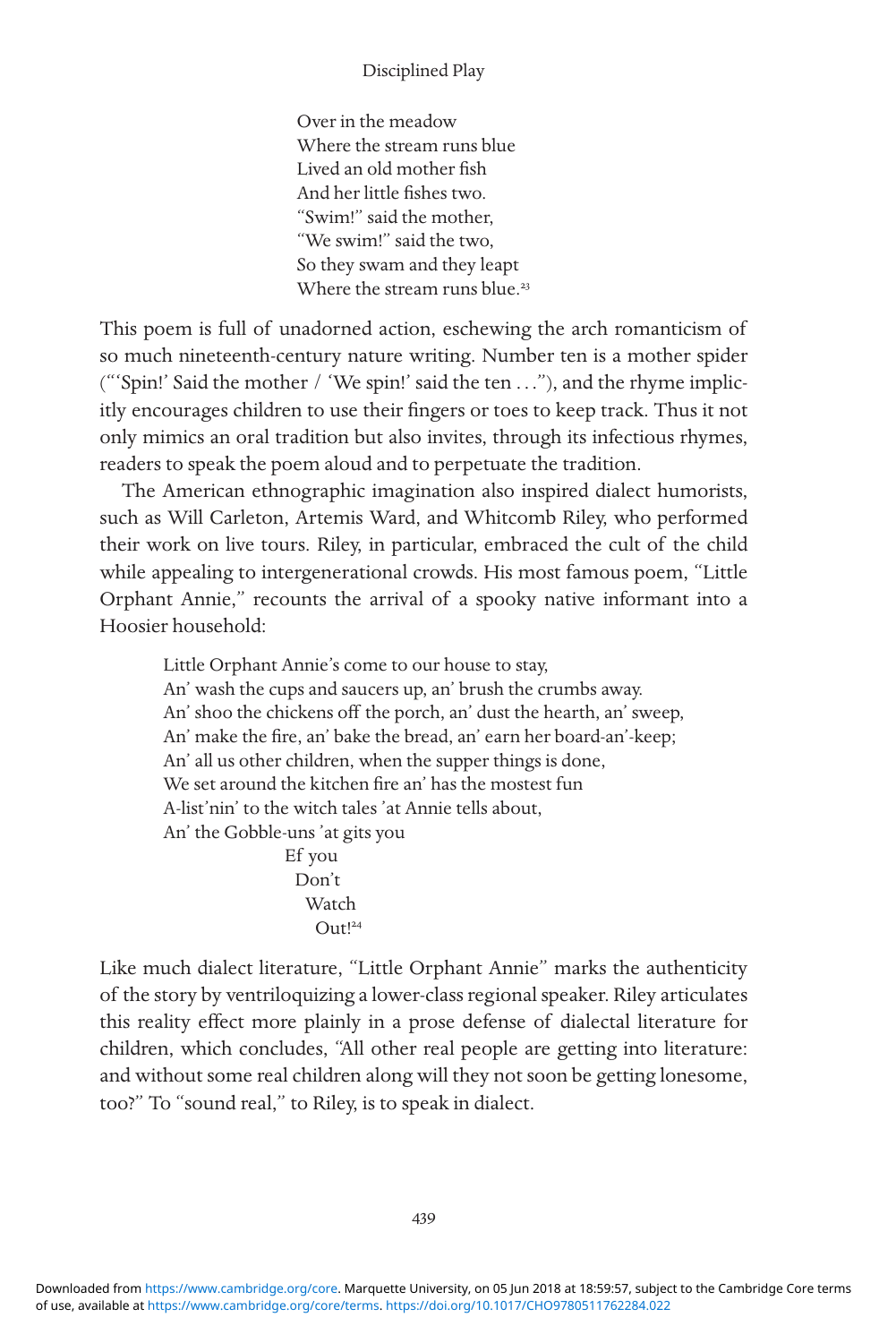Riley also understood children's speech to be its own dialect, as in "The Bear Story," which has a three-year-old speaker:

> W'y, wunst they wuz a Little Boy went out In the woods to shoot a Bear. So, he went out 'Way in the grea'-big woods – he did. – An' he Wuz goin' along – an' goin' along, you know, An' purty soon he heerd somepin' go " *Wooh!* " – Ist thataway – " *Woo-ooh!* " An' he wuz *skeered* , He wuz. An' so he runned an' clumbed a tree – A grea'-big tree, he did, – a sicka-*more* tree. (*CR*, p. 179)

 In some ways, "The Bear Story" tips Riley's political hand by showing the ways that children were bundled together with regional others such as African Americans, "Hoosiers," and Irish immigrants. The child is charming, but his speech also makes him an "other" whose cuteness stems partly from his cultural and linguistic incompetence. This bundling is also evident in the burgeoning toy industry, which made heavy use of ethnic types, especially Native Americans and African Americans, on the assumption that they were childlike and comical.

 Riley's friend and admirer Paul Laurence Dunbar worked within and against dialectal conventions. His many poems for children (and their parents) perpetuated oral, intergenerational traditions but also raised issues of representation and "reality" that were heightened by American racial politics. As Kate Capshaw Smith has noted, Dunbar's use of dialect was criticized by some Harlem Renaissance intellectuals, but he inspired affectionate readings and performances in ordinary African American communities. Thus Arna Bontemps recalls his own childhood circa 1910:

 The name of Paul Laurence Dunbar was in every sense a household word in the black communities around Los Angeles when I was growing up there. It was not, however, a bookish word. It was a spoken word. And in those days it was associated with recitations that never failed to delight when we heard them or said them at parties or on programs for the entertainment of churchfolks and their guests.<sup>25</sup>

 Dunbar, then, did not just depict an oral tradition but to some degree melted into it. For instance, as Henry Louis Gates points out, the opening lines from "Sunday Morning" ("Lias! Lias! Bless de Lawd!") became a playful way for parents to rouse children from bed.<sup>26</sup>

 As Dunbar and Riley were composing literary renditions of oral traditions, folklorists were documenting them directly. William Wells Newell's *Games*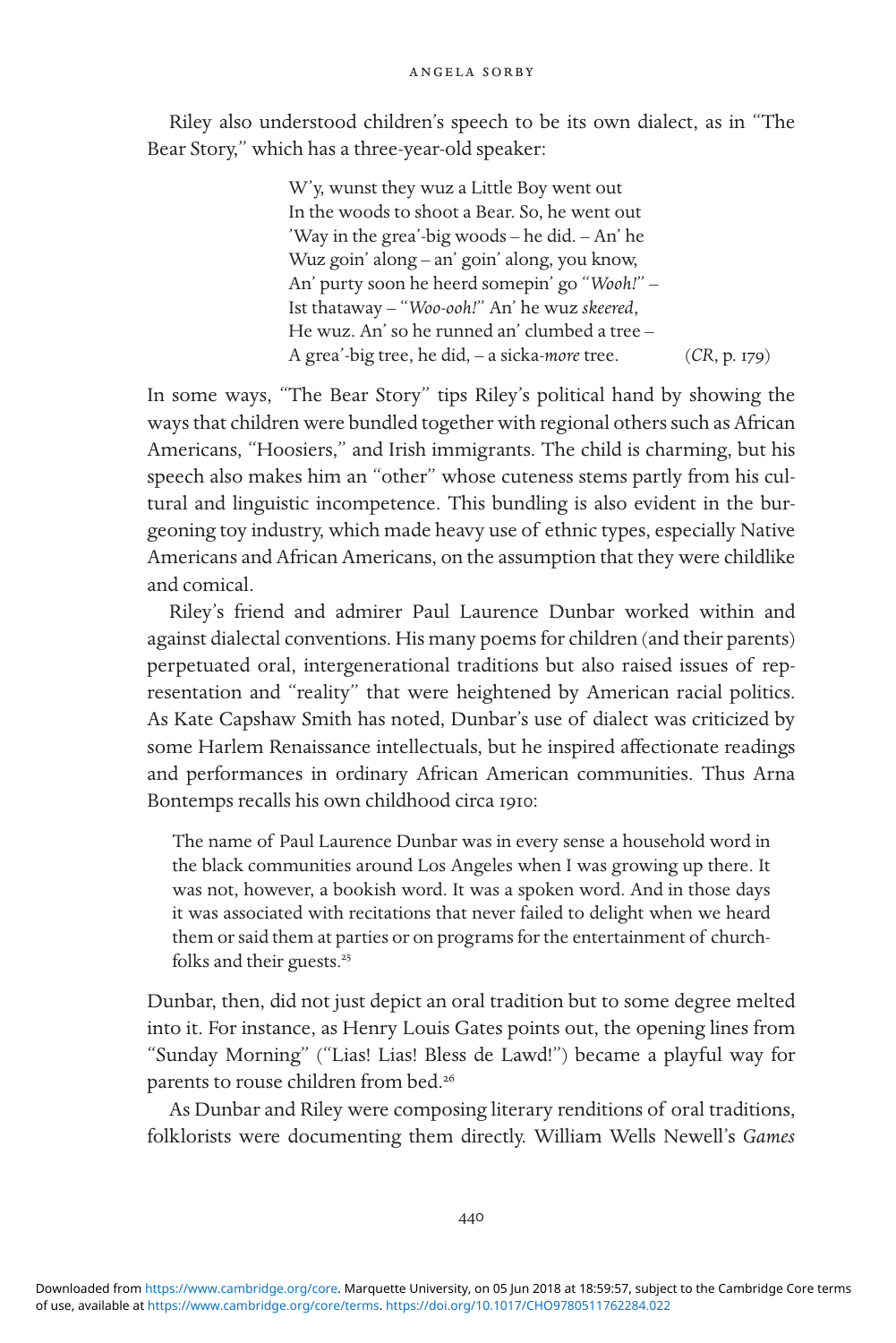*and Songs of American Children* (1883) is a landmark volume recording what Joseph Thomas has called the "playground" tradition of American poetry: that aspect of children's verse that is embedded in their jump rope rhymes, their counting-out rituals, and even their taunts. Rhymes that early American chapbooks had simply transcribed were now "folklore" to be classified and compared to other national traditions. Newell's introduction describes both his methodology and his conviction that children's folk poetry, like other primitive arts, is disappearing: "A majority of the games of children are played with rhymed formulas, which have been handed down from generation to generation. These we have collected in part from the children themselves, in greater part from persons of mature age who remember the usages of their youth; for this collection represents an expiring custom."<sup>27</sup> Newell hypothesizes that the most nonsensical counting-out rhymes are the oldest, which have been "corrupted" beyond recognition from European sources:

> Onery, unery, ickery, a, Hallibone, crackabone, ninery-lay, Whisko, bango, poker my stick, Mejoliky one leg! (Massachusetts; *GS*, p. 200)

 Despite its antiquity, "Onery, unery" points children's poetry in a bracing new direction: away from sentimentalism and didacticism, but also away from commercialism. It implies that the best poems are not just oral but participatory and subject to spontaneous revision. Many violate spelling or grammatical rules:

> Monkey, monkey, bottle of beer, How many monkeys are there here? One, two, three, You be he (she)!

(Massachusetts to Georgia; *GS* , p. 202)

 This poem takes pleasure in the internal rhyme ("You-be-he") and privileges play over sense. And despite Newell's social Darwinian pessimism, playground rhymes remained among the most adaptable forms of American poetry through the twentieth century because they were enmeshed in daily-life activities such as choosing who will be "it" in a game of tag.

 In *Games and Songs* , Newell focuses heavily on rhymes that originated in England and the Continent. In 1922, the African American folklorist Thomas Talley broadened the picture with his *Negro Folk Rhymes: Wise and Otherwise.* Like Newell, Talley relied mainly on adults' recollections of their post–Civil War Southern childhoods. Along with work and dance songs, he gathered a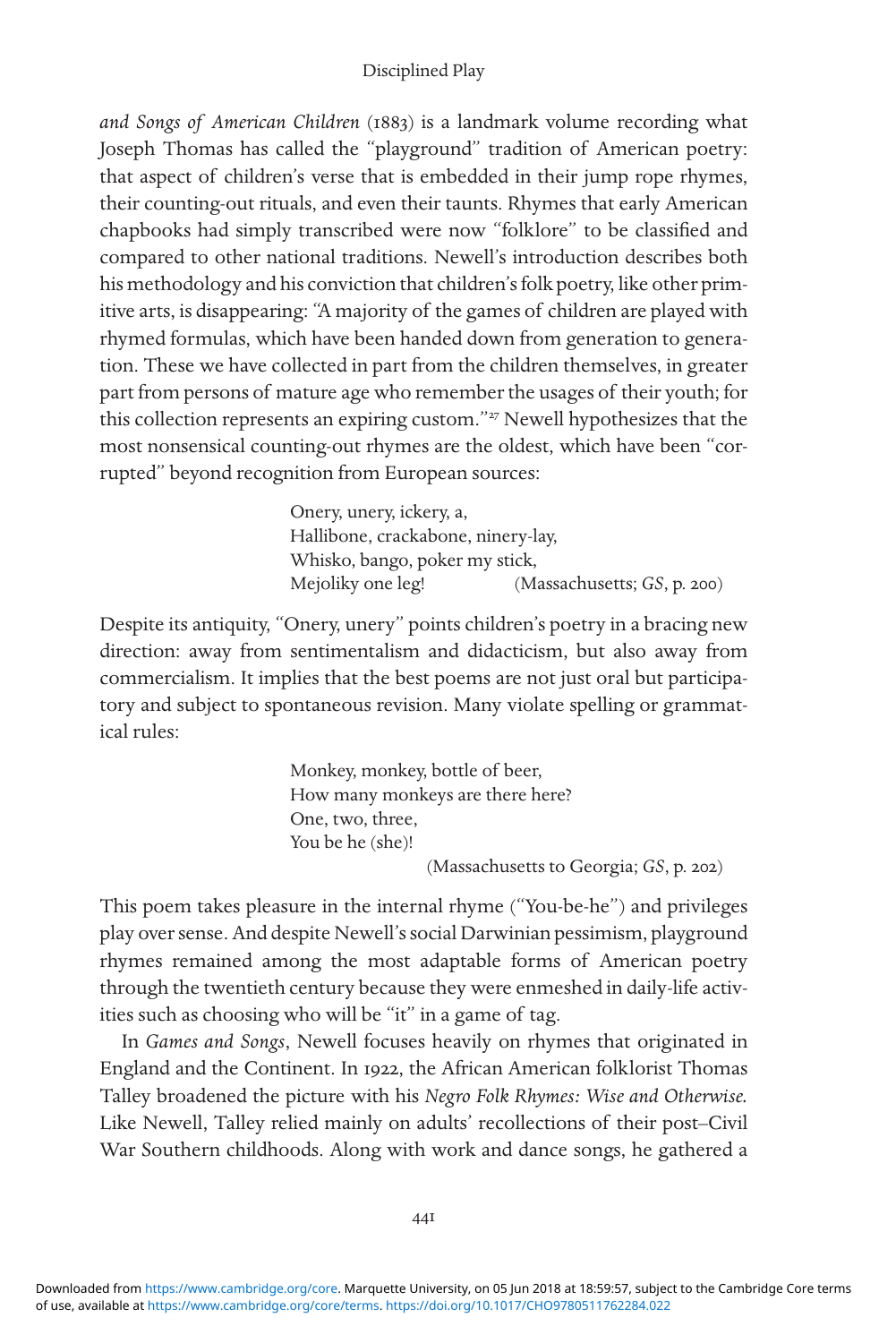substantial collection of children's poems, including some that he traces to African origins, such as "Tree Frogs":

> Shool! Shool! Shool! I rule! Shool! Shool! Shool! I rule! Shool! Shacker-rack. I shool bubba cool. Seller! Beller eel! Fust to tree'l! Just came er bubba. Buska! Buska-reel!<sup>28</sup>

 Talley's collection owes debts to the minstrel and plantation traditions, as well as to Africa, and was seen as problematic even in the 1920s. But through Talley and other folklorists, poets such as Langston Hughes gained access to an oral heritage that was lively, flexible, and intergenerational. Hughes himself wrote poems for children, as have many – if not most – prominent twentieth-century African American poets, from Gwendolyn Brooks to Elizabeth Alexander to Kwame Dawes. Indeed, African American poets have remained attuned to the needs of young readers and of broad community audiences even as poets in general have narrowed their focus to address adults within the academy .

 Early twentieth-century modernism, as epitomized by Ezra Pound and T. S. Eliot, did not so much squelch children's poetry as banish it to a separate sphere, as evidenced by the radically different voices that Eliot uses when writing *The Waste Land* (for adults) and *Old Possum's Book of Practical Cats* (for children). It can be argued that while twentieth-century adult poetry became increasingly invisible to readers outside the academy, American children's poetry stayed visible and audible, in the classroom, on the playground, and at home. This was due partly to its embeddedness in oral and playground traditions and partly to the lively multimedia mixes of text and image that had been pioneered by poet/ illustrators like Peter Newell. As the twentieth century progressed, American poetry found a secure popular niche in the children's picture book format. Poet/ illustrators such as Theodore Geisel (Dr. Seuss) and Shel Silverstein extended the Newell tradition, while author/illustrator teams such as Margaret Wise Brown and Clement Hurd created memorable images: "In the great, green room, / there was a telephone, / and a red balloon ...<sup>"29</sup> Goodnight Moon is certainly a playful lyric rather than a prose narrative – and it should not be surprising that Clement Hurd also illustrated Gertrude Stein's sole children's book, *The World Is Round. Goodnight Moon* , like a Gertrude Stein poem, enacts repetitive

442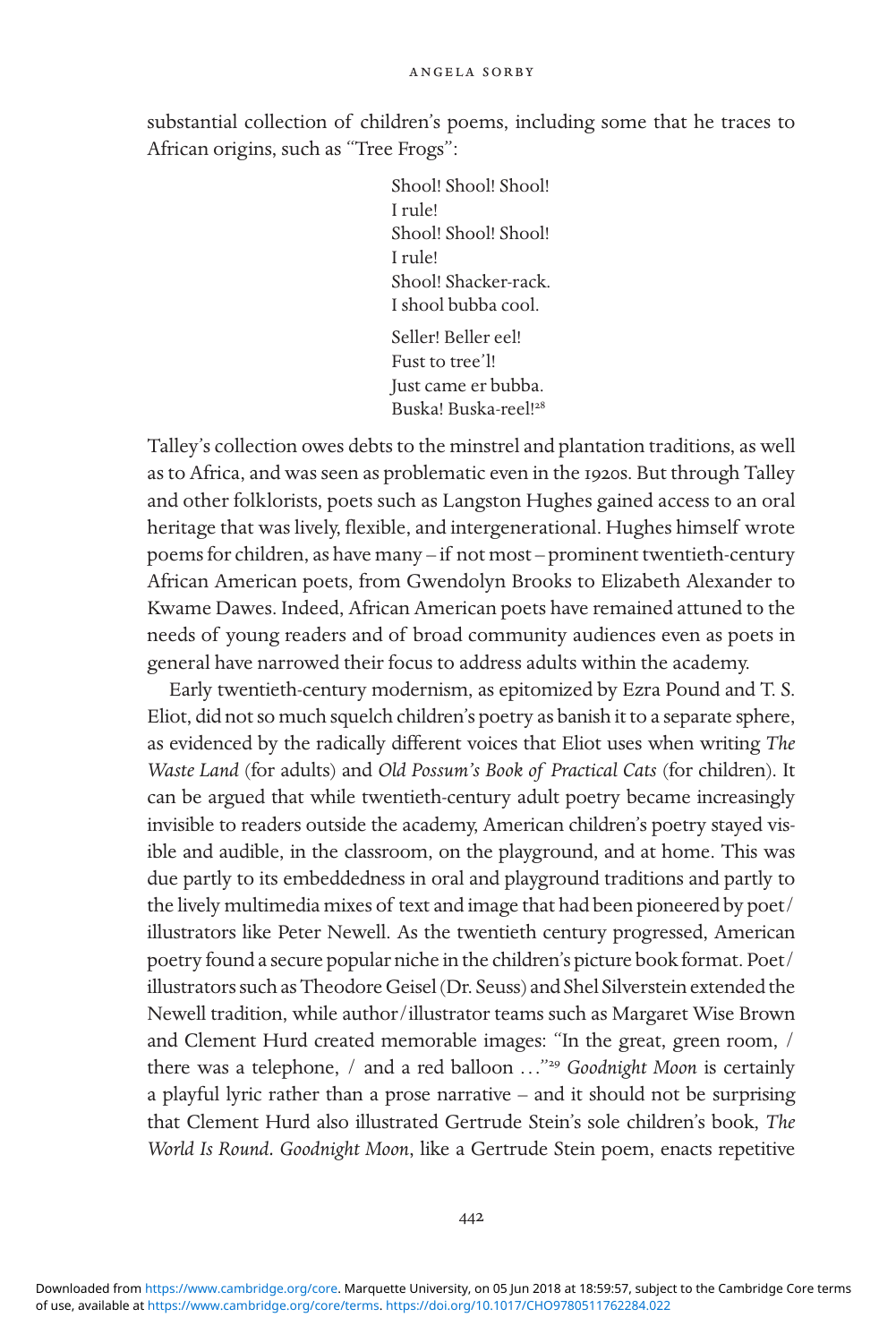linguistic rituals that readers are invited to share, both metaphorically and literally. It offers, through words and images, an accessible context for poetry  $-$  a way to make it part of daily life without diluting its play value. The best American children's poetry has always worked this way, and its survival and popularity can perhaps serve as an object lesson for "adult" poets who struggle to find readers.

 Children's literature can be innovative, but it is also conservative, because adults control what is purchased – if not what is read – and are inclined to perpetuate what they themselves enjoyed as children. As new forms of poetry such as picture books emerged, old favorites like "A Visit from St. Nicholas" continued to circulate. And even today, many children know a (British Puritan) Isaac Watts prayer ("Now I lay me down to sleep . . .") that was included in the *New England Primer.* Perhaps more than other subgenres, then, children's poetry must be seen not as a time line in which one movement supersedes another but rather as an expanding circle of coexisting texts that are simultaneously vital, playful, and memorable .

#### Notes

- 1. Richard Flynn , " Can Children's Poetry Matter? ," *The Lion and the Unicorn: A Critical Journal of Children's Literature* 17:1 (June 1993), p. 37.
- 2. Stephen Mintz, *Huck's Raft: A History of American Childhood* (Cambridge, Mass.: Harvard University Press, 2006), p. 75.
- 3. Clifton Johnson, *Old-Time Schools and School-Books* (New York: Macmillan, 1904), p. 82.
- 4. Patricia Crain , *The Story of A: The Alphabetization of America from the New England Primer to the Scarlet Letter* (Stanford, Calif.: Stanford University Press, 2003), p. 18.
- 5. Donald Hall (ed.), *Oxford Book of Children's Verse in America* (New York: Oxford University Press, 1990), p. 15. Poems in this collection will be cited as OB. On the role of Christmas in poetry, see Stephen Nissenbaum , *The Battle for Christmas: A Cultural History of America's Most Cherished Holiday* (New York: Vintage, 1997).
- 6. Cathy Davidson, Revolution and the Word: The Rise of the Novel in America (New York: Oxford University Press, 1986), p. 72.
- 7. Mary Dawson, *The Mary Dawson Game Book* (Philadelphia: D. McKay, 1916), p. 794.
- 8. Hannah Flagg Gould, *Poems* (Boston: Hilliard and Gray, 1836), vol. 2, p. 172.
- 9. Janet Gray, Race and Time: American Women's Poetics from Antislavery to Racial *Modernity* (Iowa City: University of Iowa Press, 2004), p. 88.
- 10. Sarah Morgan Bryan Piatt , *Palace-Burner: The Selected Poetry of Sarah Piatt* , ed. Paula Bernat Bennett (Urbana: University of Illinois Press, 2001), p. xliv. Poems in this collection will be cited as *PB* .